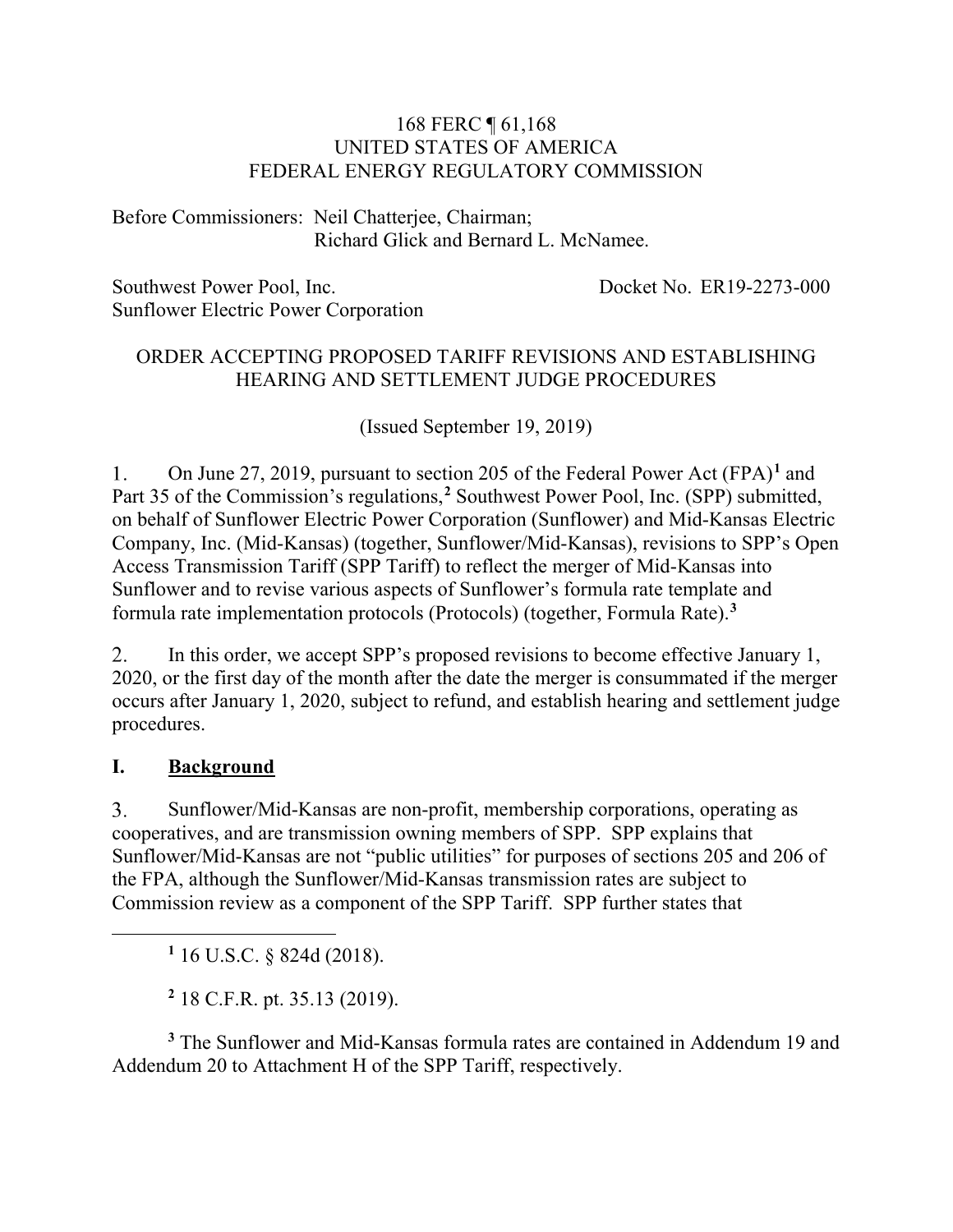Sunflower/Mid-Kansas are operated by Sunflower with a single management group, currently operate as a single market participant in the SPP Integrated Marketplace, and that their accounting operations are on a single accounting system. **[4](#page-1-0)**

4. SPP states that in August 2018, Sunflower/Mid-Kansas filed with the Kansas Corporation Commission (Kansas Commission) an application to merge Mid-Kansas into Sunflower. According to SPP, the Kansas Commission approved a unanimous merger settlement agreement on March 28, 2019. SPP further states that January 1, 2020 is the expected date for consummation of the merger.**[5](#page-1-1)**

## **II. Filing**

5. SPP, on behalf of Sunflower/Mid-Kansas and as administrator of the SPP Tariff, proposes to revise the existing Sunflower Formula Rate contained in Attachment H of the SPP Tariff and to combine the existing Sunflower (Zone 12) and Mid-Kansas (Zone 15) pricing zones into a single Sunflower zone. SPP also proposes revisions to remove the Mid-Kansas formula rate template and formula rate implementation protocols from the SPP Tariff. SPP requests that the Commission accept the proposed revisions with an effective date of January 1, 2020, or the first day of the month after the date the merger of Mid-Kansas into Sunflower is consummated if the merger occurs after January 1, 2020.

6. SPP states that Sunflower has agreed to allow its Formula Rate to be treated as being accepted subject to refund with interest, based on the outcome of this proceeding. SPP notes that Sunflower makes this commitment without waiving or impacting its nonjurisdictional status.**[6](#page-1-2)**

 $7.$ SPP requests waiver of the Commission's prior notice requirement to permit the proposed effective date. SPP also requests waiver of the Commission's cost of service filing requirements in section 35.13 of the Commission's regulations. According to SPP, the instant filing is for a formula rate, and a cooperative utility which is not subject to FPA section 205 is not subject to these filing requirements.**[7](#page-1-3)**

## **III. Notice of Filing and Responsive Pleadings**

8. Notice of SPP's filing was published in the *Federal Register*, 84 Fed. Reg. 31,865 (2019), with interventions and protests due on or before July 18, 2019. The Kansas

**<sup>4</sup>** SPP Transmittal at 2-5.

 $5$  *Id.* at 5.

<span id="page-1-2"></span><span id="page-1-1"></span><span id="page-1-0"></span> $\overline{a}$ 

**<sup>6</sup>** *Id.* at 11.

<span id="page-1-3"></span>**<sup>7</sup>** *Id.* at 12.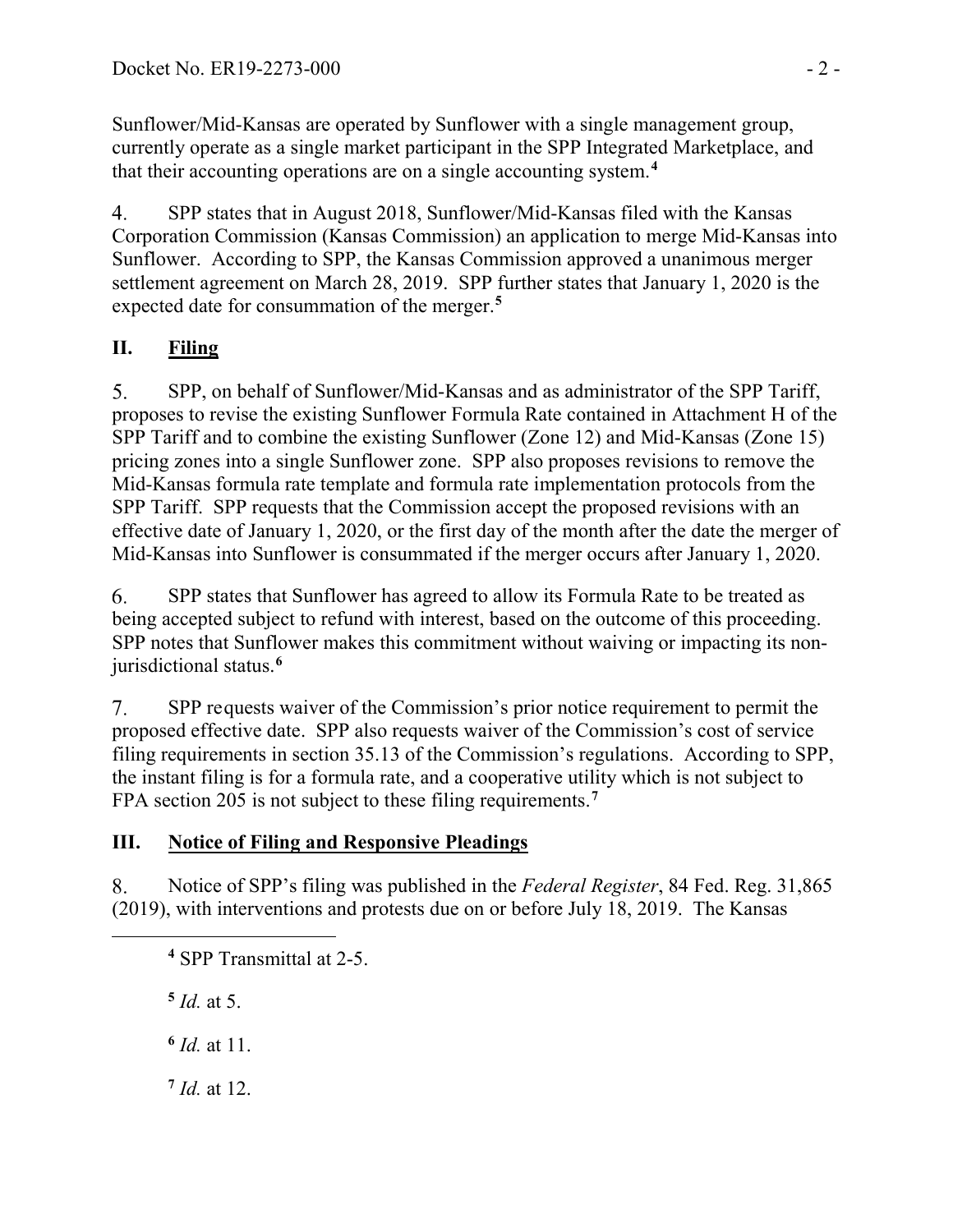Commission filed a notice of intervention and a protest. Kansas Municipal Energy Agency (KMEA) filed a timely motion to intervene and protest. Kansas Electric Power Cooperative, Inc. (KEPCo) filed a timely motion to intervene, comments supporting certain aspects of SPP's filing, and a protest. Kansas Power Pool and Western Kansas Industrial Electric Consumers (WKIEC) filed timely motions to intervene and comments. Additional timely motions to intervene were filed by: the City of Garden City, Kansas; ITC Great Plains, LLC; Mid-Kansas; and Sunflower.

9. Kansas Power Pool, WKIEC, and KEPCo support the merger of the Sunflower/Mid-Kansas zones into a single Sunflower zone and the merger of the Sunflower/Mid-Kansas formula rate templates and formula rate implementation protocols into a single Sunflower Formula Rate. WKIEC also states that it views the instant filing and Formula Rate contained therein as fair and reasonable.

On August 2, 2019, Sunflower/Mid-Kansas filed an answer to the protests. On  $10.$ August 20, 2019, KMEA filed an answer to the Sunflower/Mid-Kansas answer. On August 29, 2019, Sunflower/Mid-Kansas filed an answer to the KMEA answer.

## **IV. Discussion**

## **A. Procedural Matters**

11. Pursuant to Rule 214 of the Commission's Rules of Practice and Procedure, 18 C.F.R. § 385.214 (2019), the notice of intervention and timely, unopposed motions to intervene serve to make the entities that filed them parties to this proceeding.

 $12.$ Rule 213(a)(2) of the Commission's Rules of Practice and Procedure, 18 C.F.R. § 385.213(a)(2) (2019), prohibits an answer to a protest or answer unless otherwise ordered by the decisional authority. We accept the Sunflower/Mid-Kansas and KMEA answers because they have provided information that assisted us in our decision-making process.

# **B. Substantive Matters**

# **1. Proposed Formula Rate**

**a. Rate of Return**

# **i. SPP's Filing**

Sunflower explains that as cooperatives, Sunflower and Mid-Kansas do not have 13. shareholders as a source of capital. Sunflower states that instead, the existing formula rate templates for Sunflower and Mid-Kansas calculate its return based on the maximum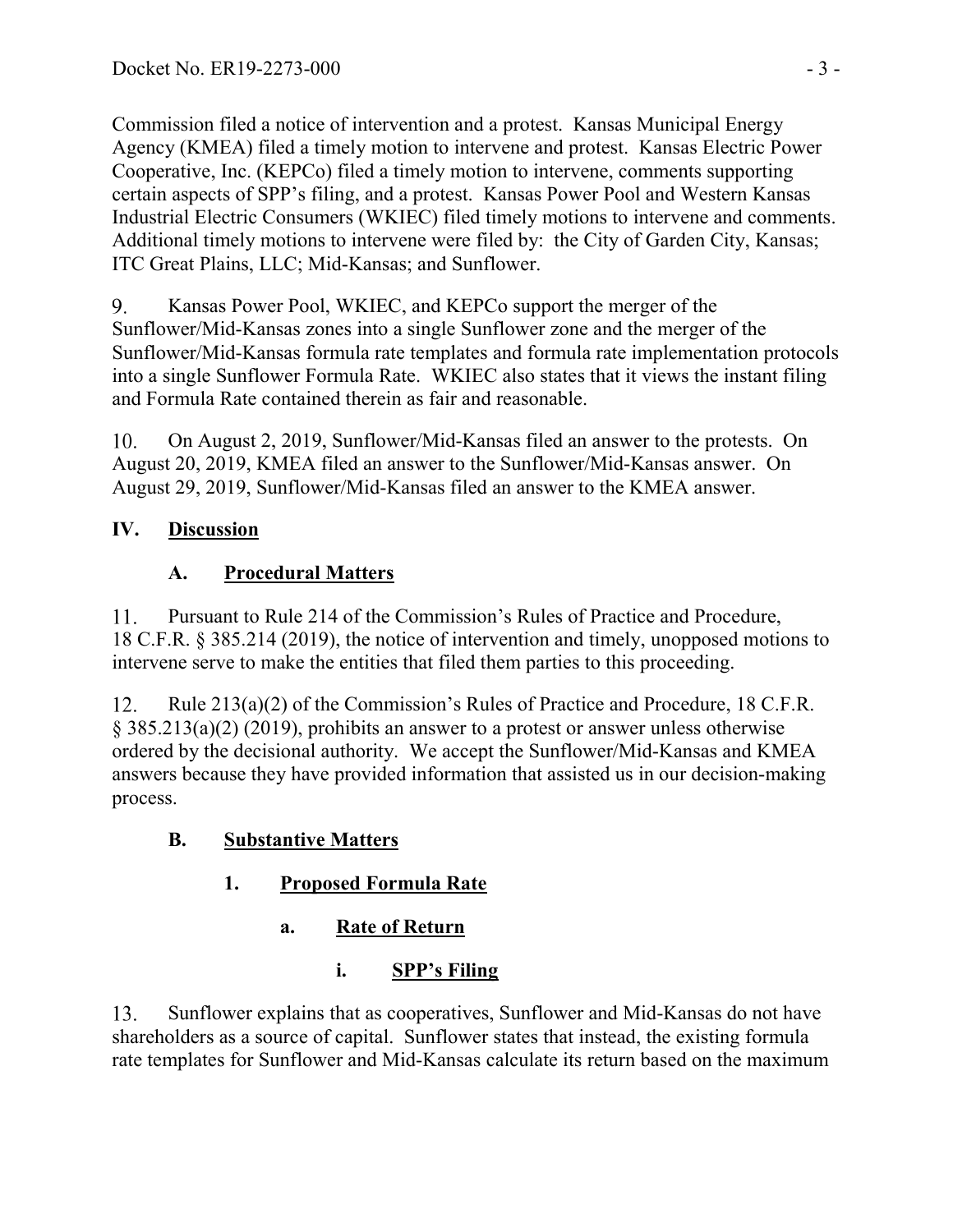of either a Times Interest Earned Ratio (TIER) or Debt Service Coverage (DSC) metric. **[8](#page-3-0)** Sunflower explains that the proposed formula rate template will continue to use a higher of TIER or DSC metric as the basis for the return. Sunflower asserts that, for a given TIER or DSC, the resulting rate of return varies based on several factors, including debt to total capitalization ratio and average interest rate. Sunflower also states that it currently uses a fixed TIER of 1.7566 and fixed DSC of 1.3659, which produces a 5.11 percent return on rate base based on 2017 data for the merged Sunflower entity. **[9](#page-3-1)** Sunflower states that the proposed revisions to its formula rate template include a fixed TIER of 2.45 and a fixed DSC of 2.19, which Sunflower states produces slightly less than a 7.42 percent overall return on rate base based on the same 2017 data. **[10](#page-3-2)**

14. Sunflower states that, in order to determine a reasonable rate of return produced by the maximum of either a TIER or DSC metric, it calculated an ROE based on the discounted cash flow model, as well as the capital asset pricing model, risk premium model, and expected earnings model. Sunflower contends that its use of these models is based on the Commission's Order Directing Briefs related to an ongoing proceeding involving transmission owners in New England.**[11](#page-3-3)** Based on an average of these models' results, Sunflower calculates that the base ROE should be set at 9.59 percent and that Sunflower should be allowed to receive a 50-basis point adder for participation in an organized regional market, and thus the total ROE should be 10.09 percent. In its calculation of a reasonable rate of return as support for the proposed TIER and DSC metrics, Sunflower explains that it should be allowed to use a hypothetical capital structure of 53.12 percent equity and 46.88 percent debt because it is a non-jurisdictional transmission owner, resulting in an overall rate of return of 7.42 percent, inclusive of a regional transmission organization (RTO) adder. Thus, Sunflower explains that the proposed TIER and DSC metric produces a rate of return slightly less than 7.42 percent.**[12](#page-3-4)**

**<sup>9</sup>** *Id.* at 19.

**<sup>10</sup>** *Id.* at 19-20.

 $12$  *Id.* at iii-iv.

<span id="page-3-0"></span> $\overline{a}$ **<sup>8</sup>** Ex. SPP-005 (Testimony of H. Davis Rooney) at 17-18. TIER and DSC are debt coverage metrics. TIER is the ratio of interest expense plus net income (numerator) to interest expense (denominator). DSC is the ratio of net income plus interest expense plus depreciation (numerator) to debt principal payments plus interest expense (denominator).

<span id="page-3-4"></span><span id="page-3-3"></span><span id="page-3-2"></span><span id="page-3-1"></span>**<sup>11</sup>** Ex. SPP-011 (Testimony of Larry W. Riegle) at 11-12 (citing Docket Nos. EL11-66-001, EL11-66-004, and EL11-66-005).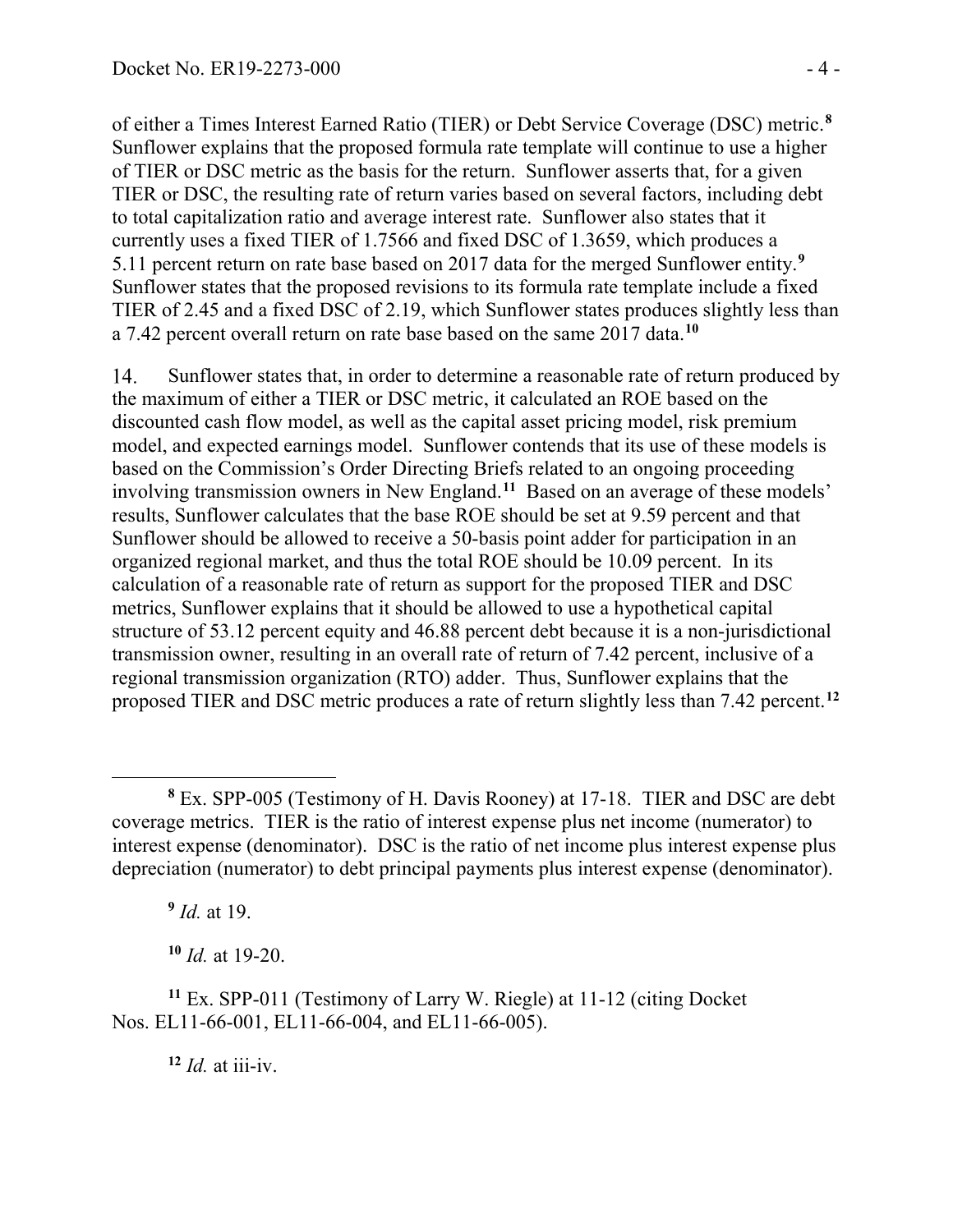#### **ii. Protests and Answers**

Protestors argue that the proposed TIER and DSC are unjust and unreasonable.  $15.$ Accordingly, protestors assert that the Commission should set the proposed revisions for evidentiary hearing and settlement judge procedures. Specifically, KMEA and the Kansas Commission argue that the methodology used to determine Sunflower's base ROE has yet to be adopted by the Commission and currently remains controversial and unsettled.**[13](#page-4-0)** KMEA contends that the use of the models in addition to the discounted cash flow model is unnecessary, flawed, and will artificially increase ROEs at the expense of the customer. Accordingly, KMEA argues that additional time and procedures are necessary to evaluate whether Sunflower's use of an ROE to set its TIER is appropriate; and if so, whether the proxy group of companies used represents risk profiles comparable to Sunflower and whether the proposed proxy capital structure is appropriate.**[14](#page-4-1)**

Additionally, protestors assert that the proposed TIER and DSC are unjust and 16. unreasonable for a number of other reasons. The Kansas Commission argues that Sunflower did not use the most current six-month study period available in the ROE analysis, Sunflower's conclusion that it is no more risky than any other utility in the proxy group is not supported, and Sunflower fails to indicate whether it considered whether Sunflower is less risky than other utilities in the proxy group. **[15](#page-4-2)** KMEA argues that the proposed TIER does not reflect Sunflower's actual costs of borrowing, but instead Sunflower backs into the proposed TIER in order to achieve a desired result.**[16](#page-4-3)**

17. KEPCo and the Kansas Commission argue that Sunflower does not explain why the proposed hypothetical capital structure is reasonable.**[17](#page-4-4)** According to KEPCo, Sunflower/Mid-Kansas had no need for hypothetical capital structures in their previous formula rate templates and there is no evidence that Sunflower is having trouble raising capital. KEPCo argues that the hypothetical capital structure will unnecessarily and artificially increase rates. KEPCo estimates that the use of the hypothetical capital structure will increase Sunflower's revenues by more than \$10.6 million per year

<span id="page-4-2"></span><span id="page-4-1"></span><span id="page-4-0"></span> $\overline{a}$ 

<span id="page-4-3"></span>**<sup>16</sup>** KMEA Protest at 6.

**<sup>13</sup>** KMEA Protest at 5-6; Kansas Commission Protest at 8-9.

**<sup>14</sup>** KMEA Protest at 7.

**<sup>15</sup>** Kansas Commission Protest at 9.

<span id="page-4-4"></span>**<sup>17</sup>** KEPCo Protest at 5-7; Kansas Commission Protest at 9-10.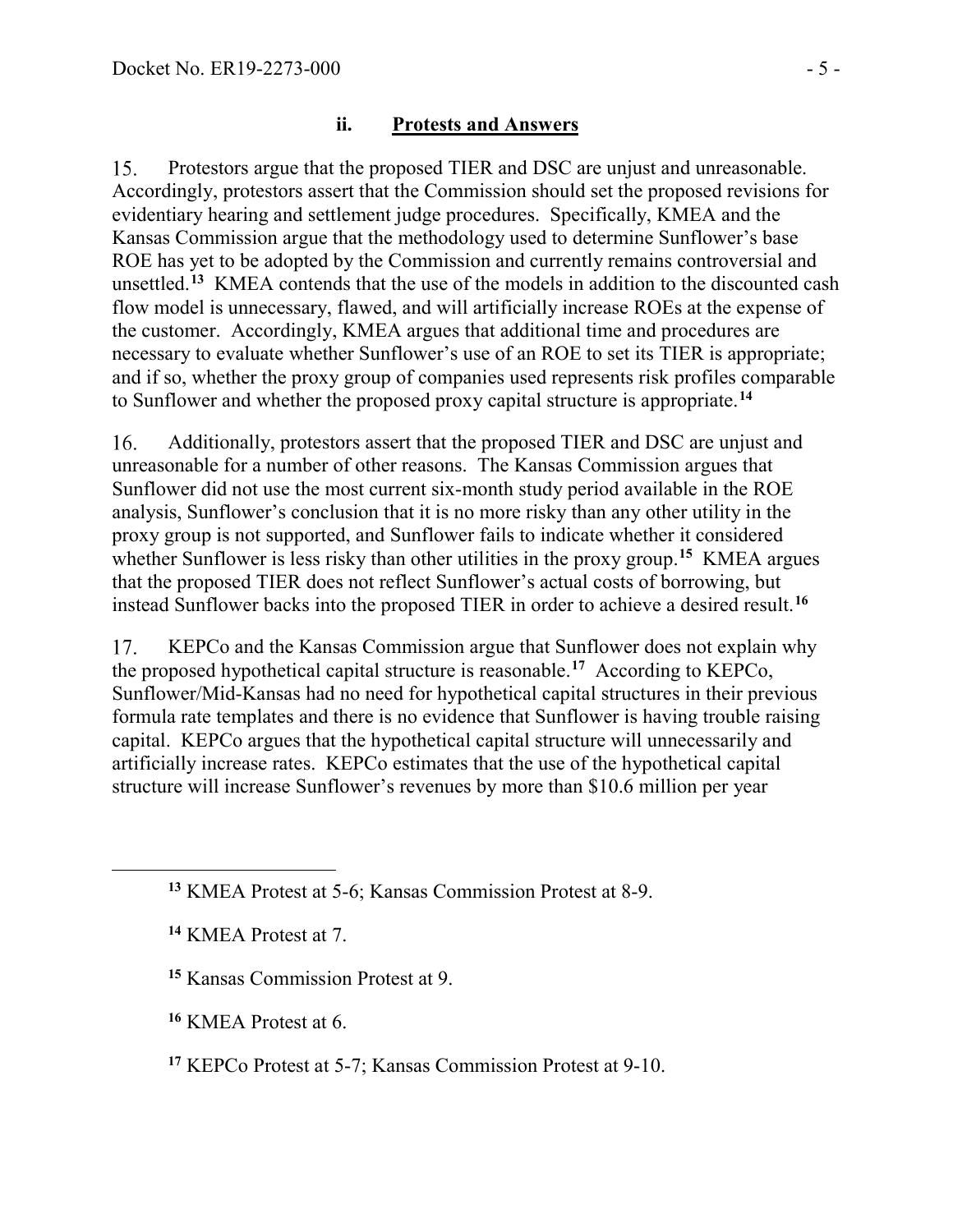compared to using Sunflower's actual capital structure, which includes only 27 percent equity.**[18](#page-5-0)**

The Kansas Commission also argues that Sunflower makes no showing that the 18. 50 basis point adder is necessary to incentivize Sunflower to remain in SPP. According to the Kansas Commission, the Commission must find some basis for granting the requested incentive.**[19](#page-5-1)** Additionally, KMEA argues that the formula rate should identify the specific incentive adder(s) granted and how the incentive adder(s) converts to TIER or DSC. KMEA further argues that this will ensure transparency in the calculation of the overall return, TIER, or DSC and ensure that the makeup of the return, TIER, or DSC may be understood independently.**[20](#page-5-2)**

19. In their answer, Sunflower/Mid-Kansas disagree with protestors' arguments that the proposed TIER and DSC are unjust and unreasonable. Sunflower/Mid-Kansas contend that the fact that its ROE analysis includes models and analysis under consideration by the Commission should not render the return unreasonable.

20. In response to KMEA, Sunflower/Mid-Kansas argue that the TIER metric is not the cost of borrowing, but instead requires both return on equity and cost of borrowing to be calculated. Additionally, Sunflower/Mid-Kansas assert that Sunflower had an approximately 15.4 percent return on rate base when the existing TIER and DSC were initially authorized, and that the proposed TIER and DSC in this proceeding correct a significant deterioration of the return on rate base since the initial authorization. Sunflower/Mid-Kansas also argue that the proposed TIER and hypothetical capital structure are in line with those approved by the Commission for other entities in SPP.**[21](#page-5-3)**

21. In response to KMEA's argument that the proposed formula rate does not identify the specific incentive adders granted, Sunflower/Mid-Kansas state that the proposed formula rate contains the same language as the existing formula rate regarding incentives.

<span id="page-5-2"></span><span id="page-5-1"></span><span id="page-5-0"></span> $\overline{a}$ 

**<sup>20</sup>** KMEA Protest at 8.

**<sup>18</sup>** KEPCo Protest at 5-7.

**<sup>19</sup>** Kansas Commission Protest at 11.

<span id="page-5-3"></span>**<sup>21</sup>** Sunflower/Mid-Kansas August 2 Answer at 11-14.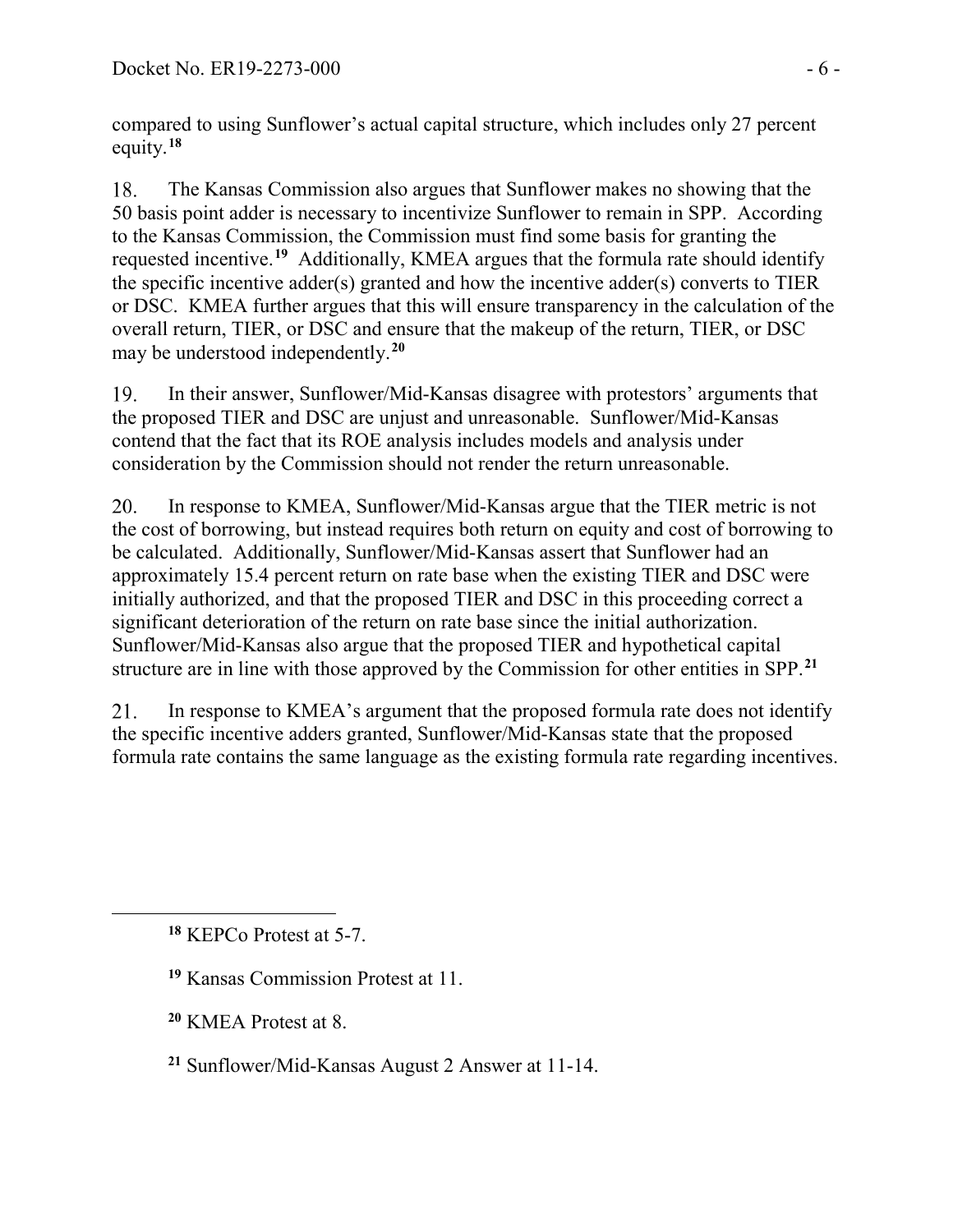Sunflower/Mid-Kansas also assert that the Commission accepted RTO participation adders for Sunflower and Mid-Kansas in previous proceedings.**[22](#page-6-0)**

22. In its answer, KMEA asserts that Sunflower/Mid-Kansas's statements regarding Sunflower's current TIER and DSC levels do not demonstrate that the proposed ROE, hypothetical capital structure, and cost of debt used to achieve the proposed TIER and DSC are just and reasonable.**[23](#page-6-1)**

#### **b. Competitive Transmission**

#### **i. SPP's Filing**

Sunflower states that the proposed formula rate template includes revisions that 23. will allow Sunflower to make adjustments to certain parts of its formula rate template for competitively bid transmission projects in the event that Sunflower is selected as the winning bidder to construct projects under the Order No. 1000**[24](#page-6-2)** (Competitive Bid Adjustment Mechanism) process in the SPP Tariff. Sunflower states that its current formula rate template is designed to calculate each project's revenue requirement using the average system cost ratios for the entire transmission system, but SPP's bidding process allows use of incremental project specific costs to calculate the revenue requirements for competitively bid projects. Thus, Sunflower states that the proposed revisions to the Competitive Bid Adjustment Mechanism will provide greater flexibility, which is necessary to fairly compete in the competitive transmission process, and will accurately reflect the costs of any competitive transmission project which Sunflower is selected to construct.**[25](#page-6-3)**

**<sup>23</sup>** KMEA Answer at 3.

<span id="page-6-2"></span><span id="page-6-1"></span>**<sup>24</sup>** *Transmission Planning and Cost Allocation by Transmission Owning and Operating Public Utilities*, Order No. 1000, 136 FERC ¶ 61,051 (2011), *order on reh'g*, Order No. 1000-A, 139 FERC ¶ 61,132, *order on reh'g and clarification*, Order No. 1000-B, 141 FERC ¶ 61,044 (2012), *aff'd sub nom. S.C. Pub. Serv. Auth. v. FERC,* 762 F.3d 41 (D.C. Cir. 2014).

<span id="page-6-3"></span>**<sup>25</sup>** Ex. SPP-001 (Testimony of James Brungardt) at 11.

<span id="page-6-0"></span> $\overline{a}$ **<sup>22</sup>** *Id.* at 19 (citing *Sw. Power Pool, Inc.*, 143 FERC ¶ 61,025 (2013); *Sw. Power Pool, Inc.*, Docket No. ER14-228-000 (Dec. 19, 2013) (delegated order)).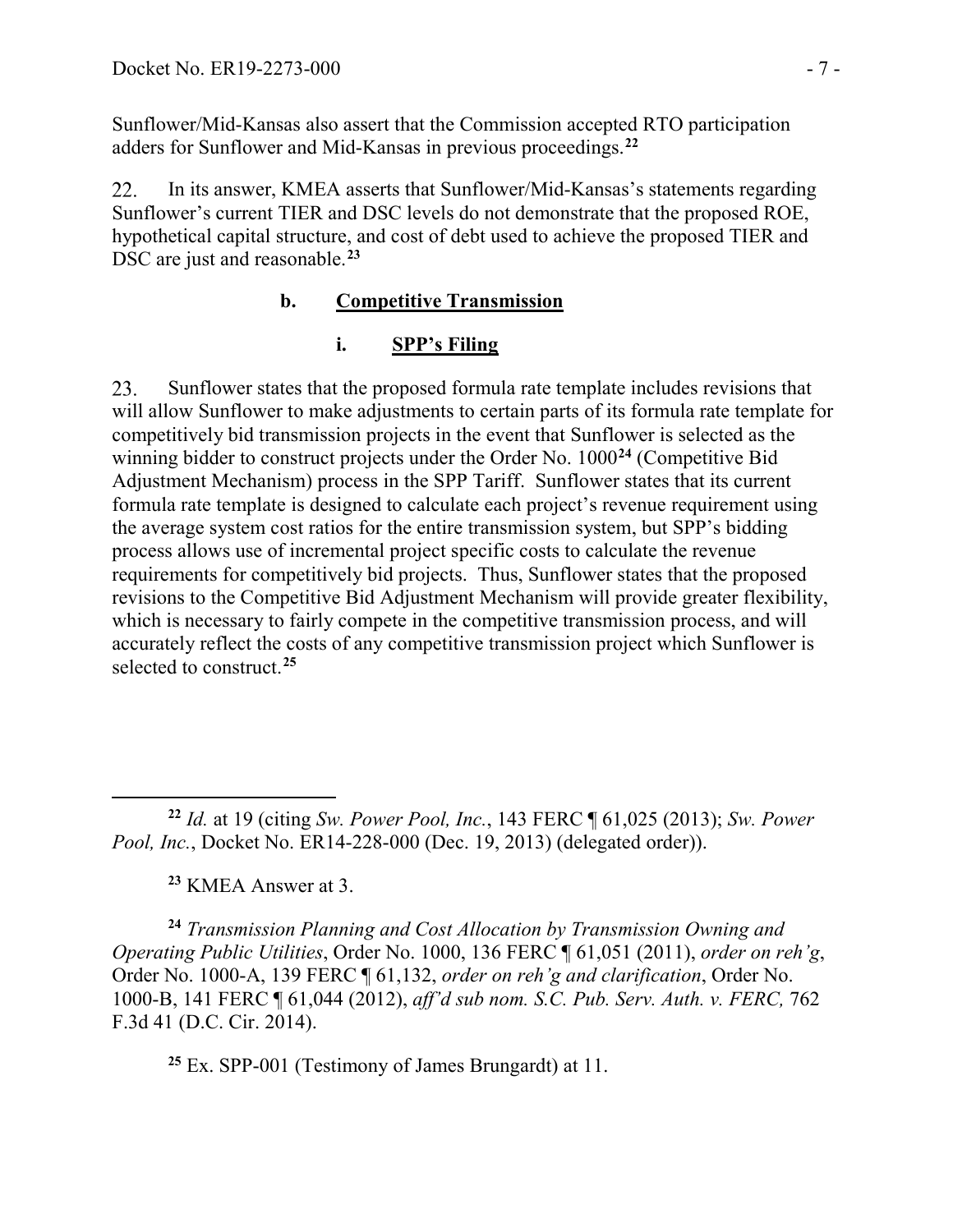#### **ii. Protests and Sunflower/Mid-Kansas Answer**

The Kansas Commission argues that the proposed revisions to Sunflower's 24. Competitive Bid Adjustment Mechanism are unjust and unreasonable. The Kansas Commission contends that Sunflower is unable to track operations and maintenance (O&M) or administrative and general (A&G) expenses on a project-by-project basis over the life of a project, meaning that any cost over-run resulting from a commitment in Sunflower's bid would effectively be passed on to other transmission customers in Sunflower's zone, creating an improper cross-subsidization. The Kansas Commission further states that Sunflower proposed similar revisions in a proceeding before the Kansas Commission, but ultimately agreed to not include O&M and A&G expenses as committable items and agreed to limit the Competitive Bid Adjustment Mechanism to competitively bid projects located in Sunflower's zone.**[26](#page-7-0)**

In their answer, Sunflower/Mid-Kansas state that Sunflower agrees to modify the 25. proposed Competitive Bid Adjustment Mechanism to not include O&M and A&G as committable items. However, Sunflower/Mid-Kansas state that Sunflower proposes to maintain its flexibility to apply the Competitive Bid Adjustment Mechanism to all competitively bid projects for which Sunflower is selected as the winning bidder and constructs the projects pursuant to a notification to construct from SPP, as opposed to only competitively bid projects that are located in Sunflower's zone.**[27](#page-7-1)**

### **c. Removal of Caps on Projected Expenses**

### **i. SPP's Filing**

26. Sunflower states that the proposed formula rate template reflects the removal of an existing 1.10 cap (i.e., 10 percent) on projected expenses that was agreed to as part of the settlement agreement when Sunflower/Mid-Kansas initially filed their formula rates for inclusion under the SPP Tariff. Sunflower contends that no other formula rates under the SPP Tariff utilize such a cap on projected expenses and the cap limits the amount of expenses that can be included in the projected rate year, which shifts cost recovery to the true-up calculation recovered two years after the rate year.**[28](#page-7-2)** As an example, Sunflower states that if it has a large number of projects coming online in 2019, the capped ratio would only allow a projection of expenses to be no greater than 10 percent of the 2017 expenses, but those actual expenses would need to be recovered in 2021 when the 2019

<span id="page-7-2"></span><span id="page-7-1"></span><span id="page-7-0"></span> $\overline{a}$ 

**<sup>26</sup>** Kansas Commission Protest at 5, 7-8.

**<sup>27</sup>** Sunflower/Mid-Kansas August 2 Answer at 7.

**<sup>28</sup>** Ex. SPP-001 (Brungardt Test.) at 24-25.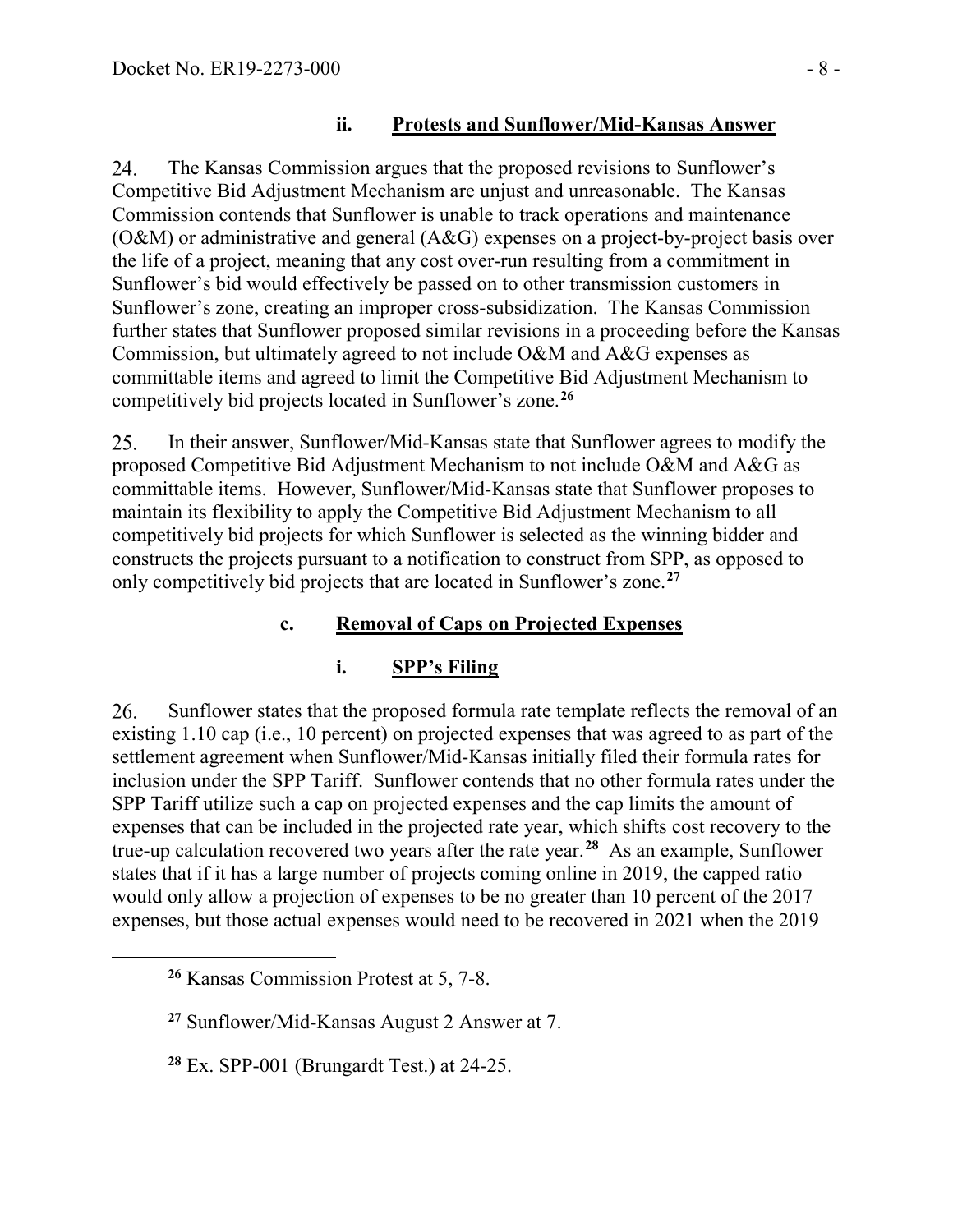true-up is applied to rates. Sunflower states that removing the 10 percent cap will allow Sunflower to recover the necessary costs during the projected rate year as the formula is intended.**[29](#page-8-0)**

### **ii. Protests and Sunflower/Mid-Kansas Answer**

27. KEPCo argues that removal of the cap on projected expenses potentially exposes customers to excessive projected expenses, particularly overstatement of O&M expenses. While KEPCo agrees that the 1.10 cap on projected expenses is too low, KEPCo believes that a cap of 1.30 would strike a reasonable balance between the current cap, which KEPCo believes is too low, and no cap at all.**[30](#page-8-1)**

Sunflower/Mid-Kansas argue that KEPCo does not support its argument that 28. absent a cap, there will be an overstatement of O&M expense. Sunflower/Mid-Kansas contend that, given that there is no evidence or precedent to support a cap, KEPCo's speculation should be rejected.**[31](#page-8-2)**

## **d. Formula Rate Implementation Protocols**

# **i. SPP's Filing**

29. Sunflower states that the proposed Protocols contain revisions to the existing Sunflower protocols, and that these revisions can be grouped into three general categories: (1) revisions to bring the protocols in line with recent Commission precedent; (2) revisions to reflect the merger of Mid-Kansas into Sunflower; and (3) revisions to reflect a transition method as agreed to in the merger settlement agreement. Sunflower states that under the current Protocols, Sunflower's revenue requirement is based on projections with a subsequent true-up against actuals in the next projected rate year.**[32](#page-8-3)**

30. Sunflower explains that the proposed Protocols were modeled after Mountrail-Williams Electric Cooperative's (Mountrail-Williams) protocols, which were the result of a settlement agreement approved in Docket No. ER17-1610-001. Sunflower states that the proposed Protocols outline the different requirements and timelines of Sunflower and

**<sup>29</sup>** *Id.* at 25.

<span id="page-8-2"></span><span id="page-8-1"></span><span id="page-8-0"></span> $\overline{a}$ 

**<sup>30</sup>** KEPCo Protest at 7-8.

**<sup>31</sup>** Sunflower/Mid-Kansas August 2 Answer at 20-21.

<span id="page-8-3"></span>**<sup>32</sup>** Ex. SPP-001 (Brungardt Test.) at 30-32.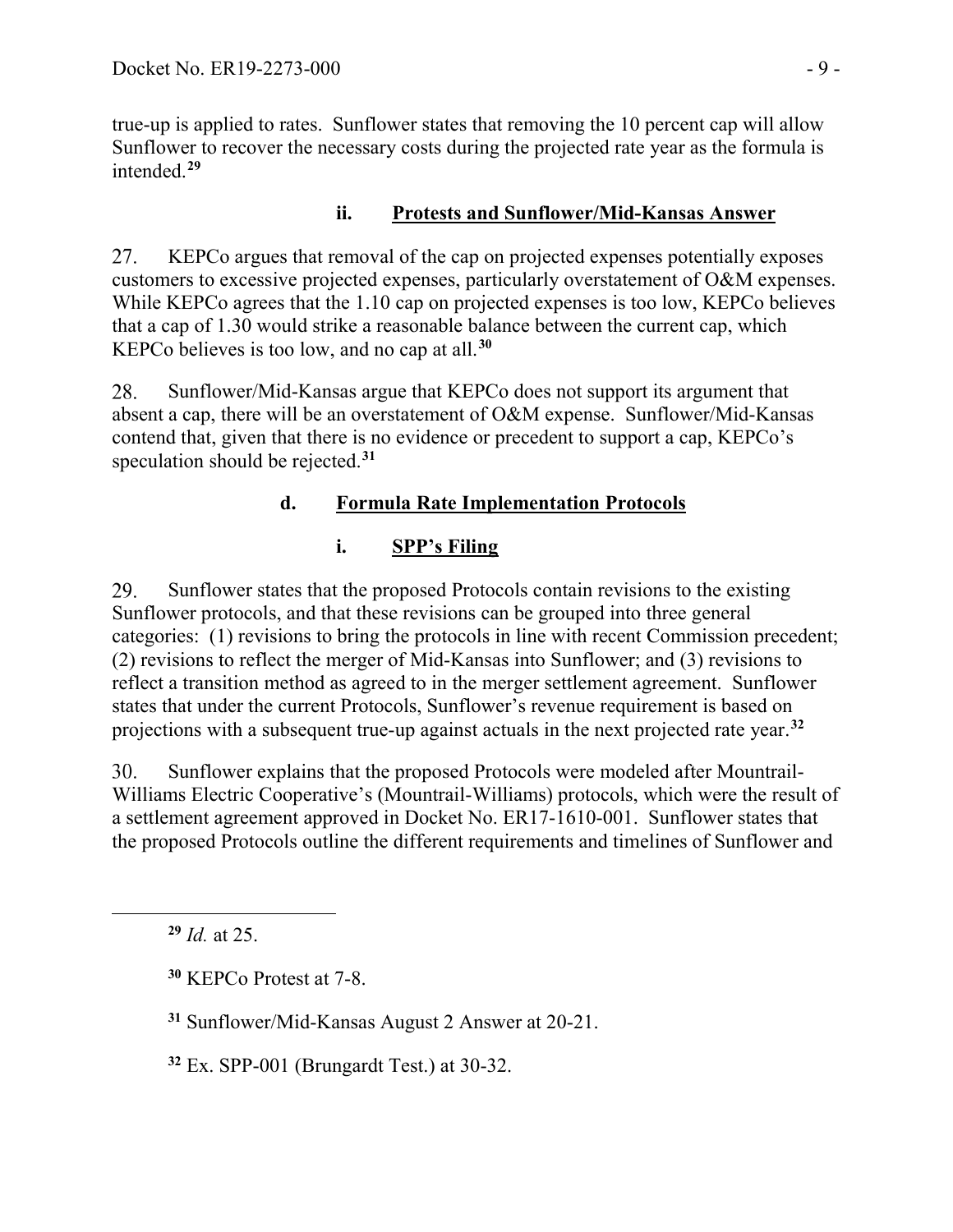other interested parties such as filing dates and requirements, notice of customer meetings and dates of other specific events related to the formula rate process.**[33](#page-9-0)**

According to Sunflower, there will need to be a calculation of true-ups for both the 31. 2018 and 2019 rate years, on a separate Sunflower and Mid-Kansas basis if the Formula Rate were to become effective January 1, 2020. Therefore, Sunflower states that the proposed Protocols specifically address, through a transition method, how each of those true-ups will be applied to the 2020 and 2021 rate years for the single, post-merger Sunflower revenue requirement. Sunflower additionally states that it is proposing a transition method to address concerns over the rate impacts of the merger on the true-ups for 2018 and 2019 when Sunflower/Mid-Kansas operated as separate entities. In the transition method, Sunflower proposes to assign each zonal transmission customer their load ratio share of the cost or refund associated with the 2018 and 2019 true-up calculations by calculating the difference between the standalone and merged true-ups for each zonal transmission customer.**[34](#page-9-1)**

#### **ii. Protests and Answers**

32. KEPCo and KMEA argue that Sunflower's proposed Protocols do not provide a reasonable opportunity for stakeholders to obtain information and review Sunflower's annual informational filing. KEPCo and KMEA note that the proposed Protocols only allow a 60-day review period where interested parties may submit information requests on the annual informational filing. KEPCo and KMEA state this is a much shorter timeframe than under the existing Mid-Kansas protocols and other entities' protocols, such as, KMEA argues, the Midcontinent Independent System Operator, Inc. (MISO) protocols.**[35](#page-9-2)**

Additionally, KEPCo asserts that the proposed Protocols have no procedures for 33. review and submission of information requests related to the annual true-up adjustment. In response to Sunflower's statement that the proposed Sunflower Protocols were modeled after Mountrail-Williams' protocols, KEPCo notes that Mountrail-Williams' protocols were the product of a settlement. KEPCo argues that the fact that those protocols were approved by the Commission as part of a settlement does not establish them as just and reasonable. **[36](#page-9-3)**

<span id="page-9-2"></span><span id="page-9-1"></span><span id="page-9-0"></span> $\overline{a}$ 

**<sup>35</sup>** KEPCo Protest at 3-4; KMEA Protest at 10-11.

<span id="page-9-3"></span>**<sup>36</sup>** KEPCo Protest at 2-5.

**<sup>33</sup>** *Id.* at 31.

**<sup>34</sup>** *Id.* at 32-35.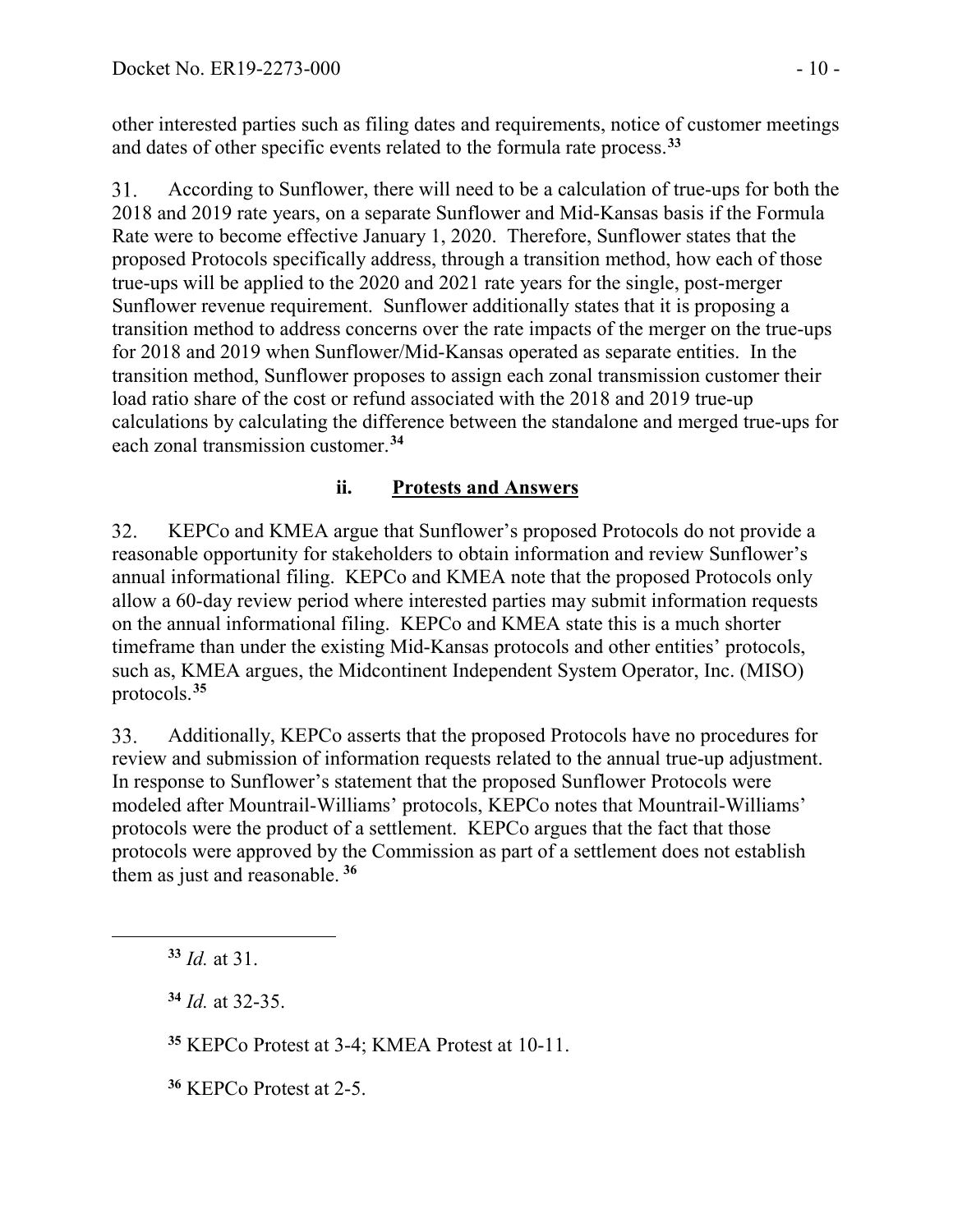34. KMEA also asserts the proposed Protocols should: (1) include a minimum notice requirement for the annual meeting; (2) include a requirement that Sunflower will respond to outstanding information requests after the end of the information exchange period by a certain date; (3) require Sunflower to provide an explanation supporting its response when it disagrees with an informal challenge; (4) specify that the Protocols do not limit the right of the utility to make an FPA section 205 filing to change the formula rate, or the rights of parties to request changes pursuant to FPA section 206; (5) state that the annual informational filing will include information needed to determine the reasonableness of Sunflower's projected costs; and (6) specify that the annual informational filing will describe mistakes, corrections, or adjustments made during the rate period. Additionally, KMEA argues that a proposed provision in the Protocols stating that Sunflower may make a limited FPA section 205 filing to change certain aspects of its rates is contrary to Commission policy disfavoring single-issue ratemaking and inappropriately attempts to limit the Commission's review of future section 205 filings.**[37](#page-10-0)**

35. In their answer, Sunflower/Mid-Kansas state that Sunflower is willing to change its proposed Protocols to include: (1) a requirement that the annual meeting will take place between seven and twenty days after publication of the annual informational filing; and (2) a provision reserving parties' rights under FPA sections 205 and 206. Sunflower/Mid-Kansas assert that KEPCo's and KMEA's other requested changes to the proposed Protocols go beyond what is necessary under the Commission's guidance, that the proposed Protocols already provide sufficient protections, and that further changes should not be required.**[38](#page-10-1)**

36. KMEA asserts in its answer that, while Sunflower agrees to modify certain protocols, it did not propose any specific language. KMEA argues that the Commission should reject the proposed provision on limited FPA section 205 filings as contrary to Commission policy even if the Commission sets this case for further procedures.**[39](#page-10-2)**

**<sup>39</sup>** KMEA Answer at 5, 9-10.

<span id="page-10-0"></span> $\overline{a}$ **<sup>37</sup>** KMEA Protest at 10-12 (citing *Transource Kansas, LLC*, 163 FERC ¶ 61,176 (2018); *ATX Southwest LLC*, 152 FERC ¶ 61,193 (2015)).

<span id="page-10-2"></span><span id="page-10-1"></span>**<sup>38</sup>** Sunflower/Mid-Kansas August 2 Answer at 15-18 (citing *Midwest Indep. Transmission Sys. Operator, Inc.*, 143 FERC ¶ 61,149 (2013)).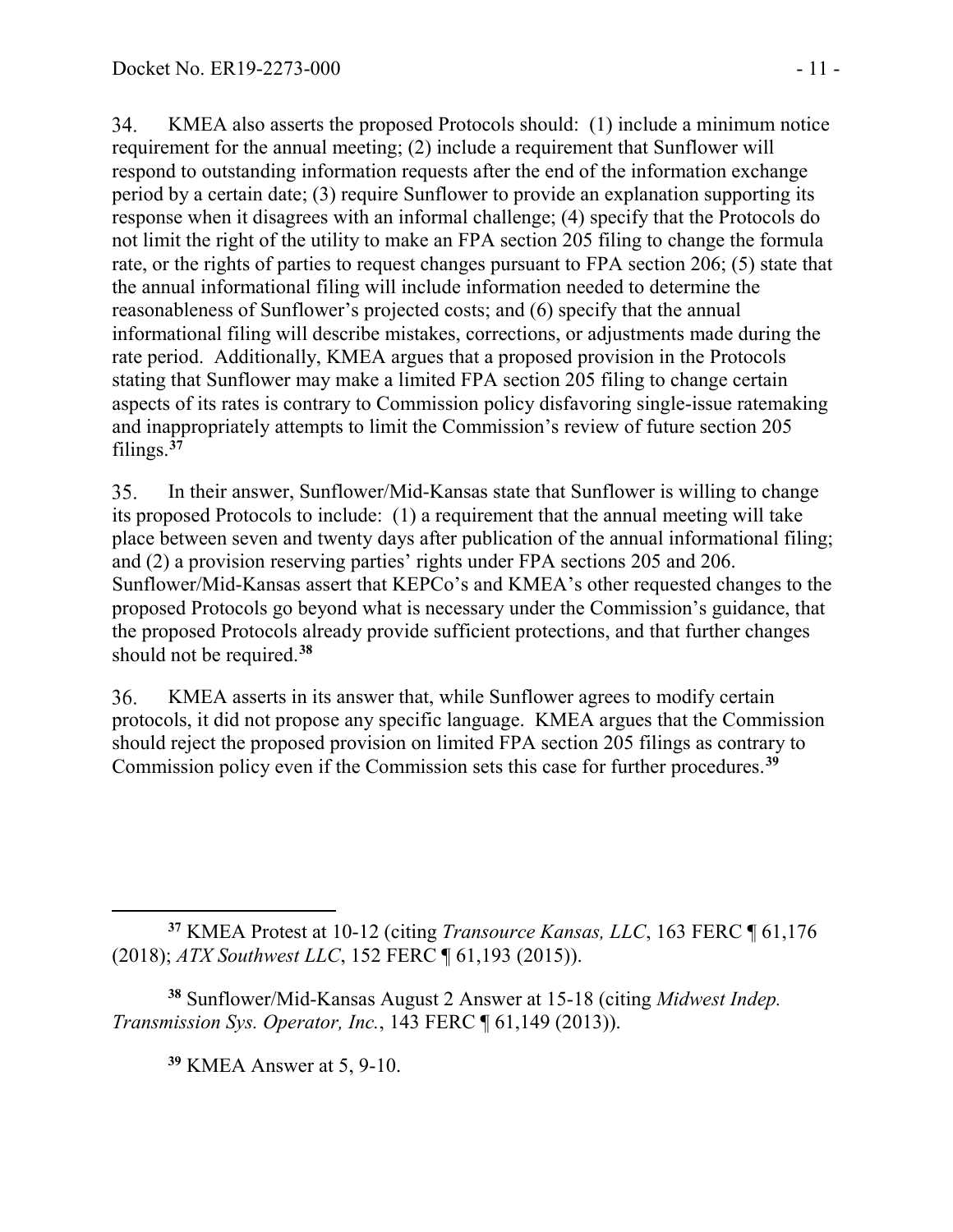37. In response to KMEA's answer, Sunflower/Mid-Kansas state that they agree to remove the provision regarding limited FPA section 205 filings if the Commission determines that this provision is unreasonable.**[40](#page-11-0)**

## **e. Rate Impacts**

## **i. Protests and Answers**

38. KMEA argues that Sunflower/Mid-Kansas did not address the rate impacts on affected customers, such as KMEA. KMEA further argues that it has not been able to reliably calculate the dollar impact of the proposed merging of transmission pricing zones or the proposed rate treatments, based solely on the information provided in the instant filing. According to KMEA, the Commission must perform a thorough evaluation of the merged Sunflower/Mid-Kansas rate proposal to ensure that the rates, terms and conditions under the SPP Tariff are just and reasonable.**[41](#page-11-1)**

In response to KMEA's request for a rate impact analysis, Sunflower/Mid-Kansas 39. contend that they requested waiver of this requirement of Part 35 of the Commission's regulations because the filing in this proceeding is a formula rate, and the Commission has confirmed that a cooperative utility that is not subject to FPA section 205 is not subject to the Commission's cost of service regulatory filing requirements. **[42](#page-11-2)**

40. In its answer, KMEA maintains that it is reasonable to require SPP or Sunflower/Mid-Kansas to provide some level of rate impact analysis so that customers and the Commission can understand the proposed Formula Rate and the magnitude of the rate changes resulting from the merger of two transmission pricing zones.**[43](#page-11-3)**

# **f. Recovery of NERC Penalties**

## **i. Protests and Answers**

KMEA argues that Sunflower should not be permitted to recover North American 41. Electric Reliability Corporation (NERC) penalties from wholesale customers. According to KMEA, Schedule 1 of the Sunflower formula rate template includes a line item to recover transmission-related penalties imposed on the company by NERC. KMEA

<span id="page-11-2"></span><span id="page-11-1"></span><span id="page-11-0"></span> $\overline{a}$ 

**<sup>42</sup>** Sunflower/Mid-Kansas August 2 Answer at 18.

<span id="page-11-3"></span>**<sup>43</sup>** KMEA Answer at 4-5.

**<sup>40</sup>** Sunflower/Mid-Kansas August 29 Answer at 9.

**<sup>41</sup>** KMEA Protest at 4-5.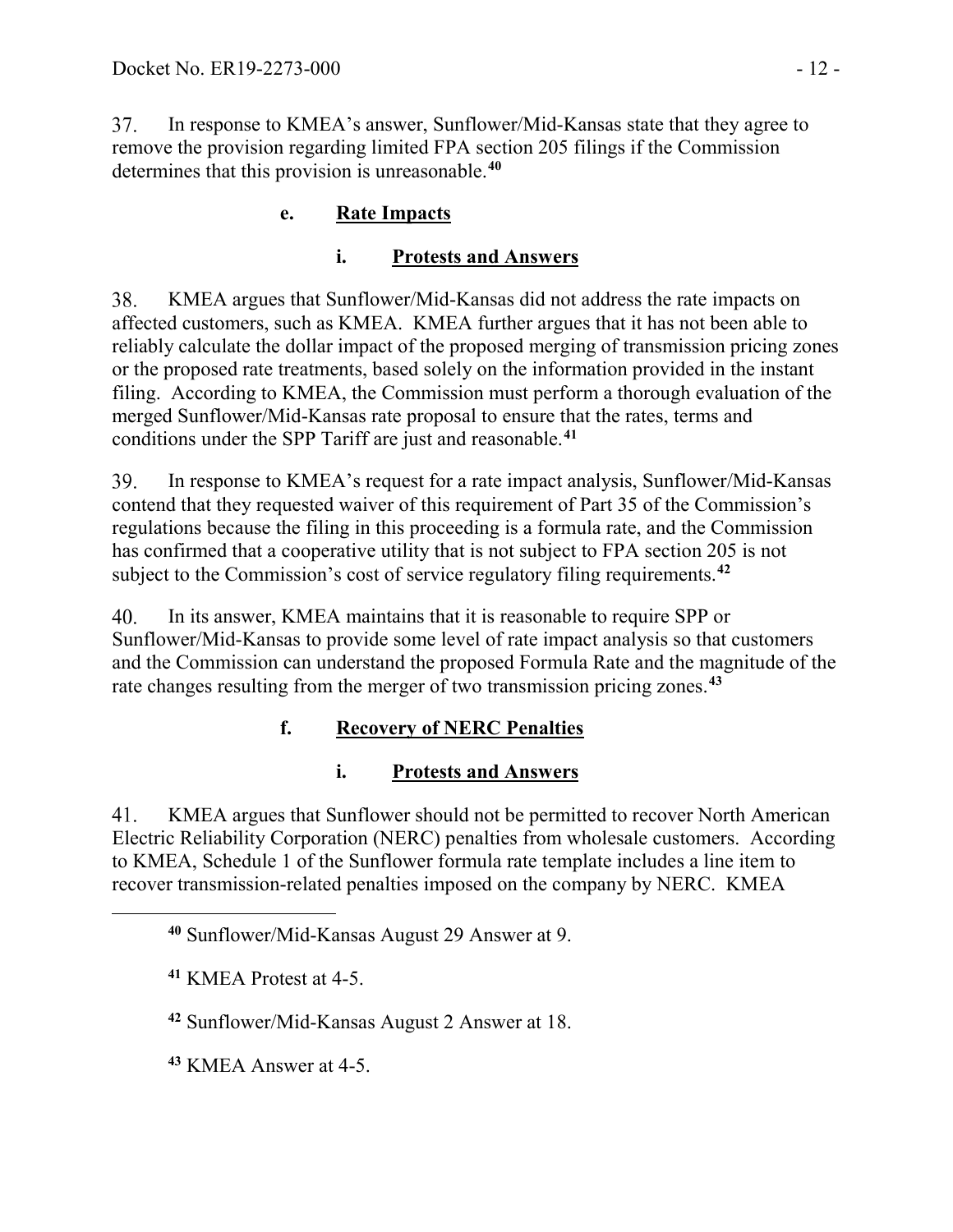further argues that allowing Sunflower to recover in wholesale rates any penalties imposed by NERC for the company's failure to comply with mandatory standards is contrary to the public interest and shifts the cost of non-compliance to customers who have no ability to influence compliance.**[44](#page-12-0)**

42. Sunflower/Mid-Kansas contend that the NERC penalty component of the formula rate template is an unchanged component of Sunflower's existing Commission-approved formula rate template. Sunflower/Mid-Kansas state that the NERC penalty component was agreed upon by parties to a settlement in a Kansas Commission proceeding and argues that the Commission should not change this unchanged aspect of Sunflower's formula rate template. **[45](#page-12-1)**

In its answer, KMEA argues that the Commission accepted the NERC penalty 43. component of the existing Sunflower formula rate template by delegated letter order, which is not precedential, and that the Commission has rejected automatic recovery of NERC fines and penalties from wholesale customers.**[46](#page-12-2)** Additionally, KMEA contends that the entirety of Sunflower's proposed Formula Rate should be within the scope of review of this proceeding, given that the former Sunflower zone will be materially different. KMEA requests that the Commission reject the NERC penalty component of the formula rate template as contrary to Commission policy even if the Commission sets this case for further procedures.**[47](#page-12-3)**

44. In their answer, Sunflower/Mid-Kansas argue that the Commission should clarify that the scope of this proceeding is the proposed revisions to the Formula Rate and unrevised elements of the Formula Rate that are materially changed or impacted by the proposed revisions. Sunflower/Mid-Kansas also argue that KMEA's argument that the Commission should reject specific aspects of the proposed Formula Rate is significantly different than KMEA's initial protest that the Commission set the proposed Formula Rate for hearing and further procedures.**[48](#page-12-4)**

<span id="page-12-3"></span>**<sup>47</sup>** *Id.* at 9-10.

<span id="page-12-2"></span><span id="page-12-1"></span><span id="page-12-0"></span> $\overline{a}$ 

<span id="page-12-4"></span>**<sup>48</sup>** Sunflower/Mid-Kansas August 29 Answer at 3-4, 8.

**<sup>44</sup>** KMEA Protest at 9.

**<sup>45</sup>** Sunflower/Mid-Kansas August 2 Answer at 19-20.

**<sup>46</sup>** KMEA Answer at 8 (citing *Entergy Services, Inc.*, 133 FERC ¶ 61,136 (2010)).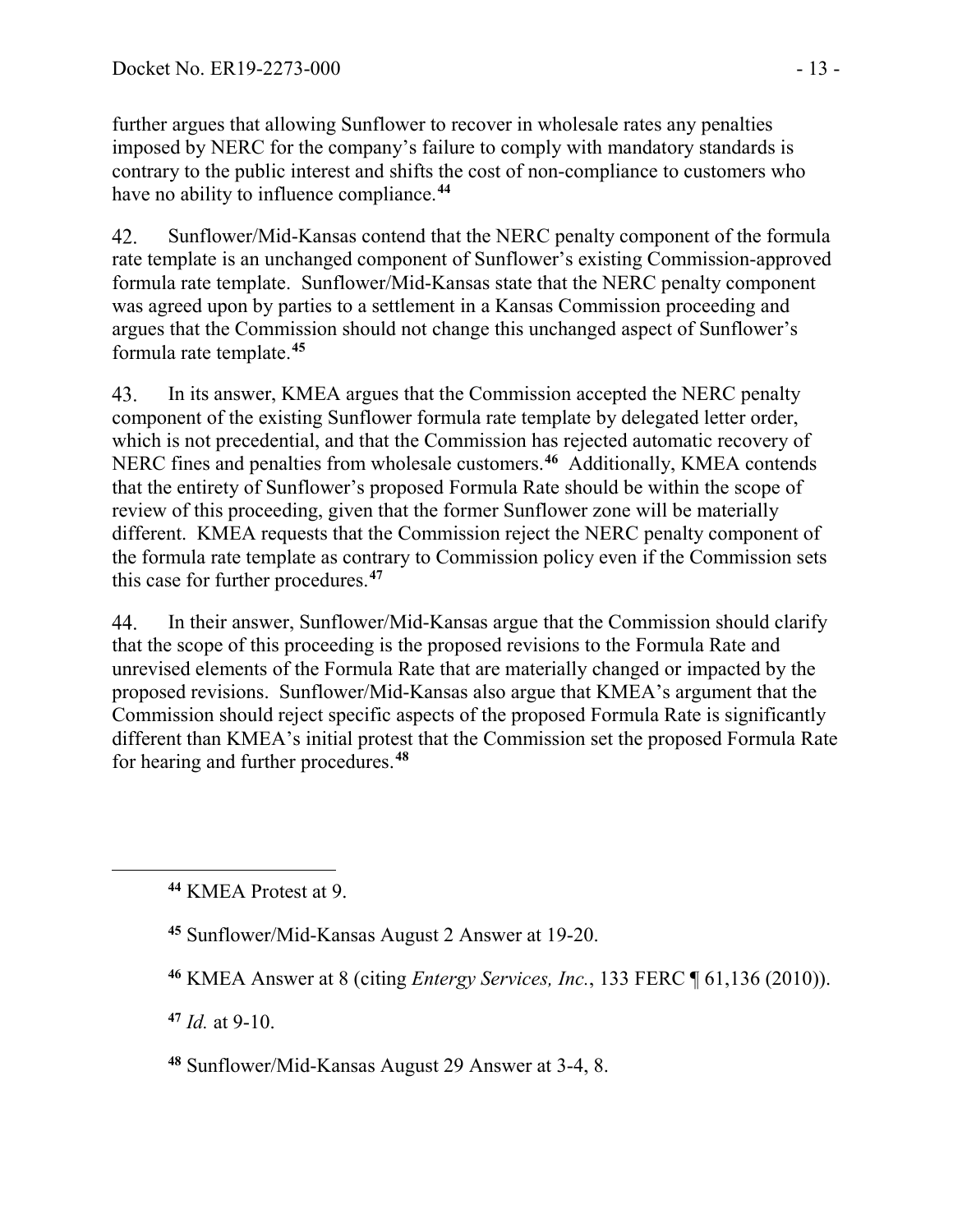$\overline{a}$ 

#### **g. Other Proposed Revisions**

Sunflower states that the proposed formula rate template assigns Schedule 11 45. Point-to-Point and Attachment AU**[49](#page-13-0)** revenue credits to Sunflower's base plan revenue requirement.**[50](#page-13-1)** Sunflower states that revenue credits associated with zonal and regional Schedule 11 point-to-point service and certain credits received under Attachment AU of the SPP Tariff should be credited against the base plan revenue requirement.**[51](#page-13-2)**

46. Sunflower proposes to include an additional table for Construction Work in Progress (CWIP) to Tab A-4 of the formula rate template to improve transparency and eliminate the need for a separate workpaper. Sunflower states that it has certain transmission assets which are not recovered in transmission rates, but are included in CWIP (i.e., direct assigned transmission facilities which are paid for by third party entities). Sunflower explains that for these projects, Sunflower, as the host transmission owner, will construct and own these facilities, but because they are not paid for by Sunflower's transmission customers, the CWIP associated with these facilities needs to be excluded from the formula rate template. Sunflower further states that in the past,

**<sup>50</sup>** Ex. SPP-001 (Brungardt Test.) at 26-28.

<span id="page-13-2"></span>**<sup>51</sup>** *Id.* at 26. SPP Tariff, Schedule 11, Section II, Part A states:

In calculating the Base Plan Zonal Annual Transmission Revenue Requirements and Region-wide Annual Transmission Revenue Requirement, the Transmission Provider shall sum the applicable, Commission-approved annual transmission revenue requirements for upgrades eligible for cost recovery under this Schedule 11… such annual transmission revenue requirements shall be reduced by the previous calendar year's amount of (i) point-to-point revenue received by each Transmission Owner resulting from charges under Section III of this Schedule 11 and (ii) revenue distributed to each Transmission Owner under Section IV of Attachment AU and allocated in proportion to point-to-point transmission service Schedule 11 Revenue under Section V of Attachment AU.

<span id="page-13-1"></span><span id="page-13-0"></span>**<sup>49</sup>** Attachment AU sets forth the procedures by which the transmission provider will distribute revenues received from the MISO and NRG Energy, Inc. pursuant to the settlement agreement addressing matters related to the MISO-SPP Joint Operating Agreement. *See* SPP Tariff, Attachment AU.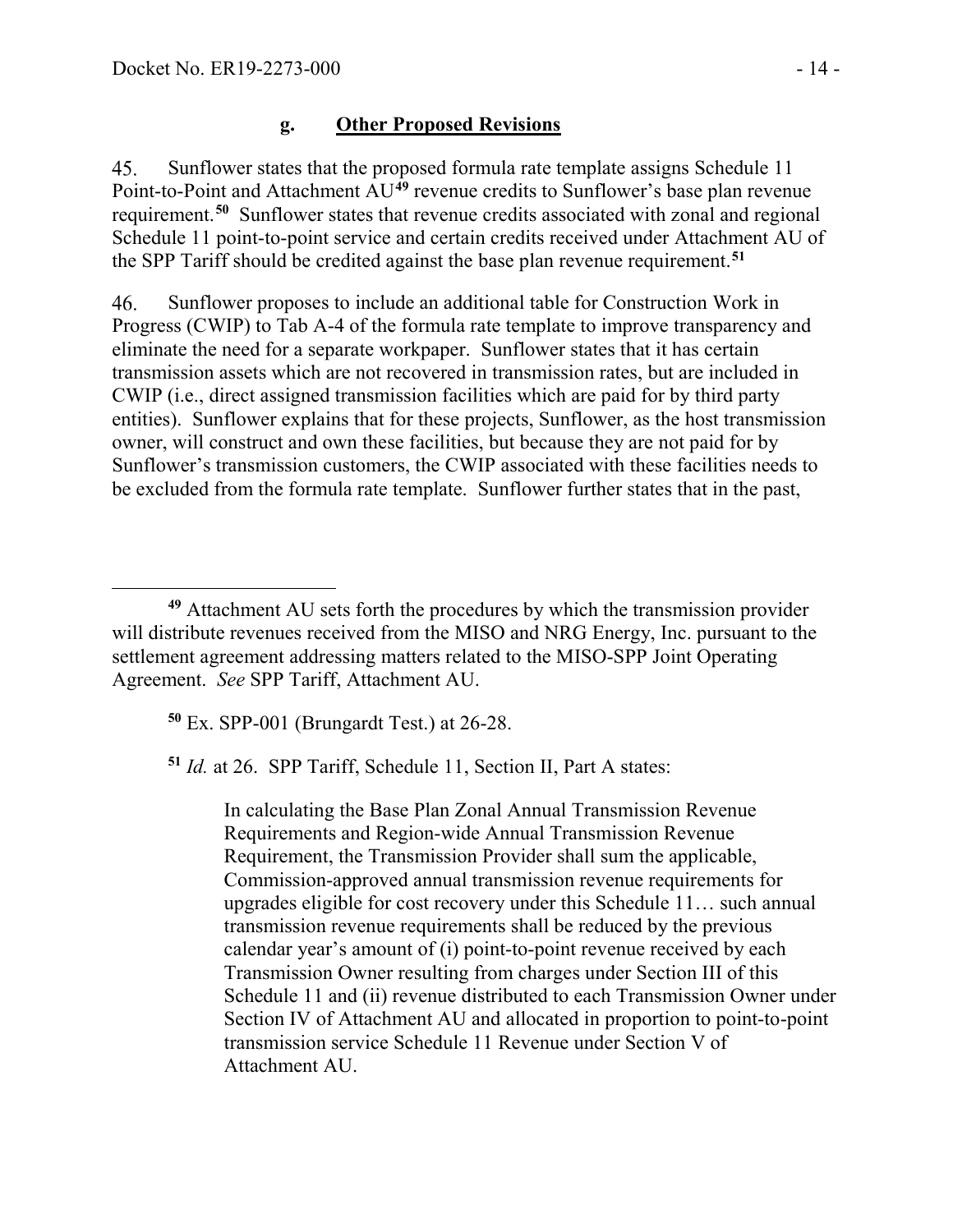Sunflower would have to show the removal of this CWIP through supporting workpapers.**[52](#page-14-0)**

47. Sunflower states that the existing Sunflower template includes 100 percent of CWIP in the formula rate's revenue requirement calculation. According to Sunflower, Commission Order No. 679 permits a utility to include 100 percent of CWIP in its recovery calculations when the utility demonstrates a connection between its request and the investments being made.**[53](#page-14-1)** Sunflower asserts that because most commercial lenders are not as familiar with cooperatives compared to investor-owned utilities, the assurances of having a formula rate with strong credit support features help increase the number of lenders that consider lending to Sunflower and allow Sunflower to obtain more competitive and favorable pricing on borrowings. Sunflower contends that 100 percent CWIP treatment relieves financing pressures by increasing upfront cash flows during project construction and decreases the amount of debt required to finance a project.**[54](#page-14-2)**

48. Sunflower also states that the proposed revisions to the formula rate template reflect the termination of operating lease agreements between Sunflower/Mid-Kansas. According to Sunflower, there is no longer a need for these lease payment adjustments in the formula rate because the leased assets will be consolidated into Sunflower's balance sheet upon consummation of the merger.**[55](#page-14-3)** Lastly, Sunflower states that the proposed formula rate template reflects depreciation rates that are the weighted averages of the Sunflower and Mid-Kansas depreciation rates approved by the Commission, as of December 31, 2016. **[56](#page-14-4)**

### **2. Standard of Review**

49. The Commission has addressed the standard of review to be applied to petitions involving non-jurisdictional transmission revenue requirements in an opinion reviewing

<span id="page-14-0"></span> $\overline{a}$ 

<span id="page-14-1"></span>**<sup>53</sup>** *Id.* at 29-30 (citing *Promoting Transmission Investment through Pricing Reform*, Order No. 679, 116 FERC ¶ 61,057, at P 117 (2006)); Ex. SPP-005 (Rooney Test.) at 10-11.

**<sup>54</sup>** Ex. SPP-005 (Rooney Test.) at 12.

**<sup>55</sup>** Ex. SPP-001 (Brungardt Test.) at 21.

<span id="page-14-4"></span><span id="page-14-3"></span><span id="page-14-2"></span>**<sup>56</sup>** *Id.* at 22. The depreciation rates in the Sunflower/Mid-Kansas formula rates were accepted by the Commission in Docket No. ER19-1520-000. *Sw. Power Pool, Inc.*, 167 FERC ¶ 61,202 (2019).

**<sup>52</sup>** Ex. SPP-001 (Brungardt Test.) at 25-26.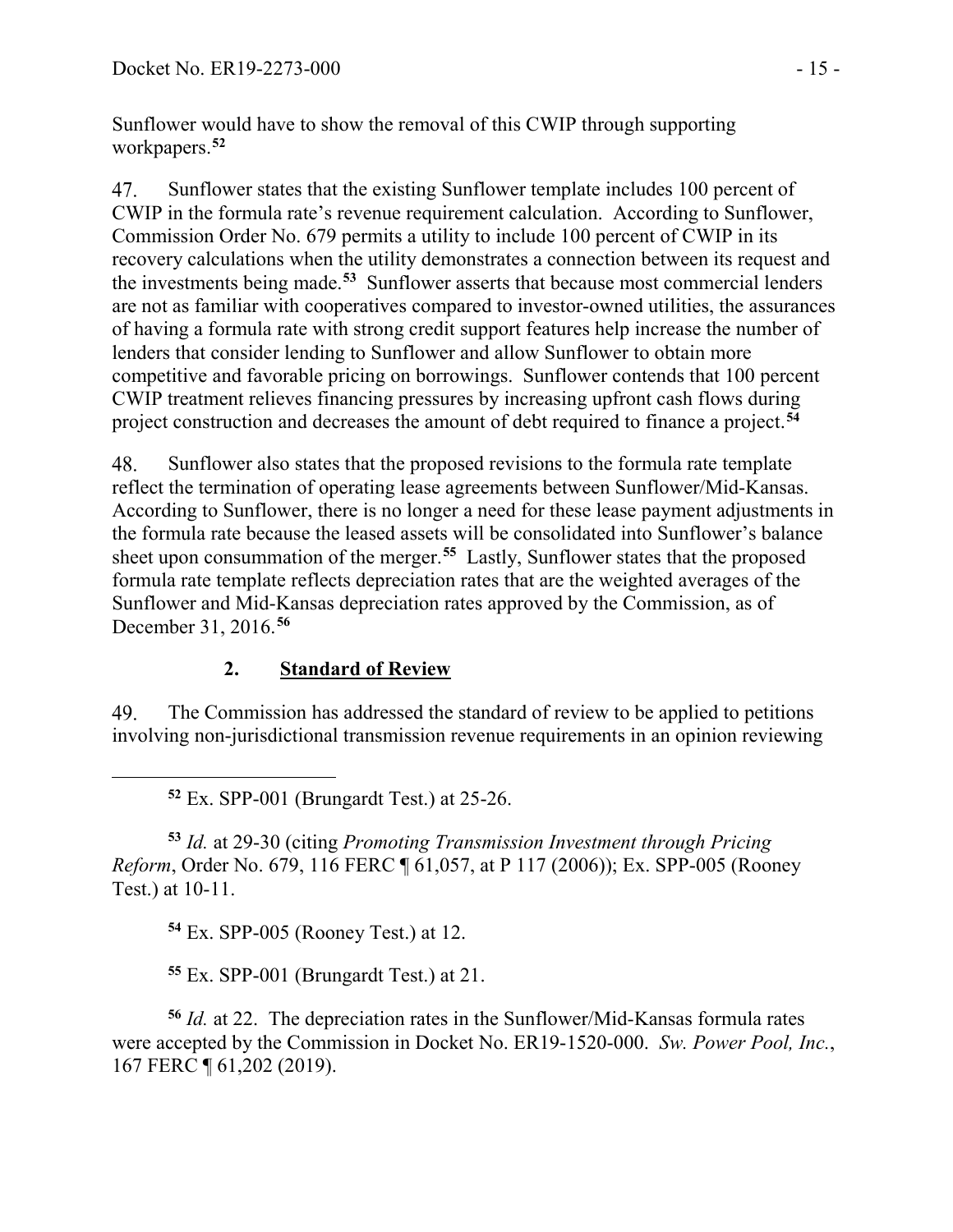the transmission revenue requirement filed by the City of Vernon, California (Vernon).**[57](#page-15-0)** In Opinion No. 479, the Commission recognized that, as a municipally-owned utility, Vernon was not subject to the Commission's jurisdiction under FPA section 205. However, the Commission noted that because Vernon voluntarily submitted its transmission revenue requirement as a component of California Independent System Operator Corporation's (CAISO) jurisdictional rate, Vernon's transmission revenue requirement was "subject to a full and complete section 205 review as part of our section 205 review of that jurisdictional rate."**[58](#page-15-1)** The Commission explained that, in *Pac. Gas and Elec. Co. v. FERC*, the U.S. Court of Appeals for the District of Columbia Circuit held that the Commission had statutory authority to review Vernon's transmission revenue requirement "to the extent necessary to ensure that the CAISO rates are just and reasonable."**[59](#page-15-2)** Subsequently, the court upheld the Commission's decision that subjecting the transmission revenue requirements of non-jurisdictional utilities (such as Vernon) to a full section 205 review is "the only way to ensure that CAISO's rate is just and reasonable."**[60](#page-15-3)**

However, in *TANC*, the court rejected the Commission's authority to order Vernon 50. to pay refunds under FPA section 205. The court held that the structure of the FPA clearly reflects Congress's intent to exempt governmental entities and non-public utilities from the Commission's refund authority under FPA section 205 over wholesale electric energy sales.**[61](#page-15-4)** The court reasoned that FPA section 201(f) exempts from Part II of the FPA "any political subdivision of a state."**[62](#page-15-5)**

51. Therefore, while Sunflower/Mid-Kansas are not within the Commission's jurisdiction under FPA section 205, we find that, based on the precedent cited above, it is appropriate to apply the just and reasonable standard of FPA section 205 to SPP's

<span id="page-15-0"></span> $\overline{a}$ **<sup>57</sup>** *See City of Vernon, Cal.*, Opinion No. 479, 111 FERC ¶ 61,092, *order on reh'g*, Opinion No. 479-A, 112 FERC ¶ 61,207 (2005), *reh'g denied*, Opinion No. 479-B, 115 FERC ¶ 61,297 (2006).

**<sup>58</sup>** Opinion No. 479, 111 FERC ¶ 61,092 at P 44.

<span id="page-15-2"></span><span id="page-15-1"></span>**<sup>59</sup>** *Id*. P 43 (quoting *Pac. Gas & Elec. Co. v. FERC*, 306 F.3d 1112, 1117 (D.C. Cir. 2002)).

<span id="page-15-5"></span><span id="page-15-4"></span><span id="page-15-3"></span>**<sup>60</sup>** *Transmission Agency of N. Cal. v. FERC*, 495 F.3d 663, 672 (D.C. Cir. 2007) (*TANC*).

**<sup>61</sup>** *Id*. at 673-74.

**<sup>62</sup>** *Id*. at 674.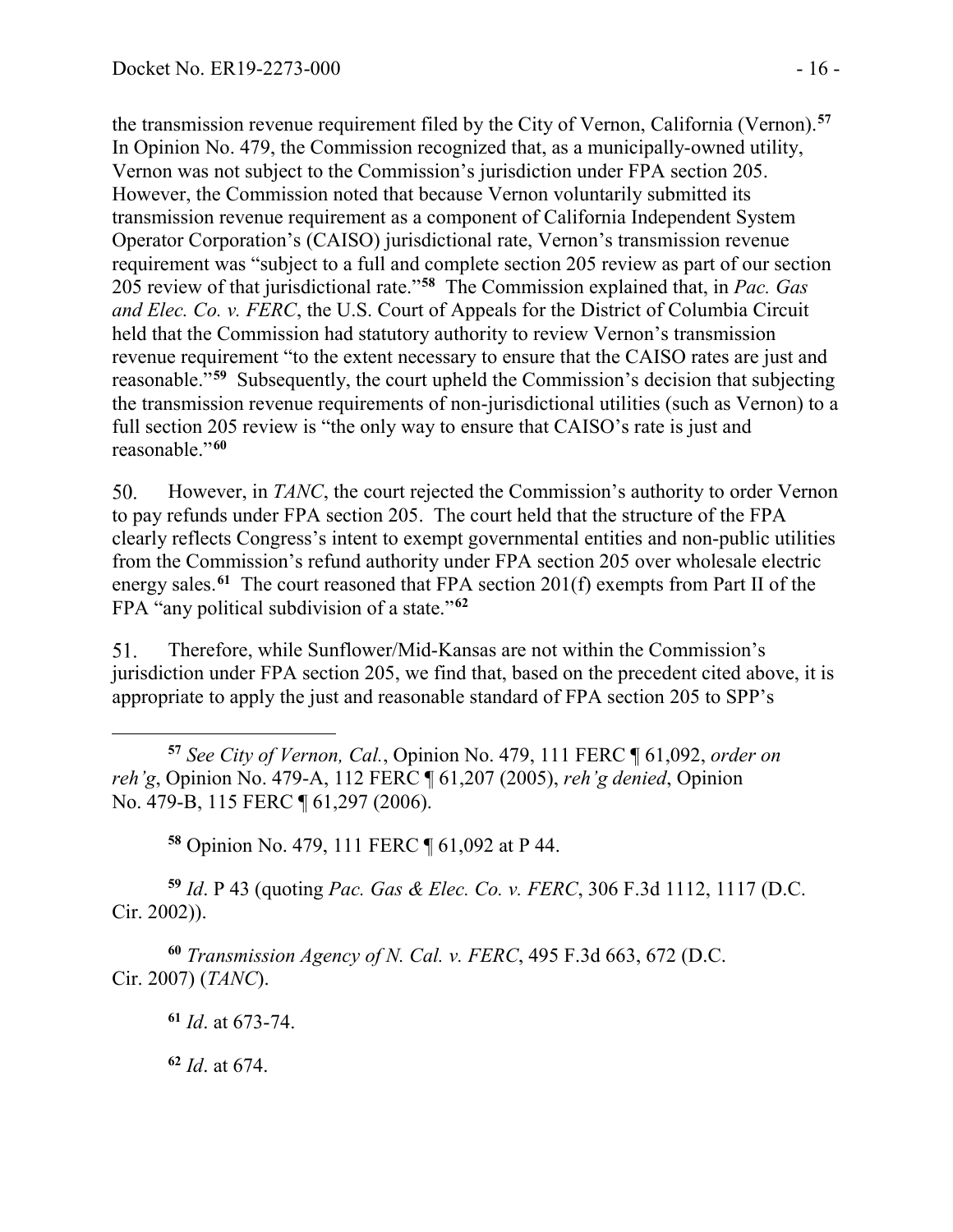proposed revisions filed on behalf of Sunflower.**[63](#page-16-0)** To determine the justness and reasonableness of such rates, we find that, as discussed below, hearing and settlement judge procedures are appropriate.

52. Furthermore, Sunflower/Mid-Kansas are not subject to Commission-imposed rate suspension and refund obligations under section 205 of the FPA.**[64](#page-16-1)** However, we note that Sunflower/Mid-Kansas have voluntarily agreed to allow the Formula Rate to be treated as being accepted, subject to refund with interest.**[65](#page-16-2)**

## **3. Commission Determination**

## **a. RTO Participation Adder**

53. We conditionally grant the request for a 50 basis point adder to Sunflower's base ROE for its participation in SPP. In the Energy Policy Act of 2005, Congress added section 219 to the FPA, directing the Commission to establish, by rule, incentive-based rate treatments for the transmission of electric energy in interstate commerce by public utilities for the purpose of benefiting consumers by ensuring reliability or reducing the cost of delivered power by reducing transmission congestion.**[66](#page-16-3)** The purpose of the rule that section 219 directed the Commission to establish is, *inter alia*, to promote reliable and economically efficient transmission and generation of electricity by promoting capital investment in electric transmission infrastructure.**[67](#page-16-4)** The Commission subsequently issued Order No. 679,**[68](#page-16-5)** which sets forth processes by which a public utility may seek transmission rate incentives, pursuant to section 219 of the FPA.

**<sup>63</sup>** *See Sw. Power Pool, Inc*., 151 FERC ¶ 61,211, at PP 38-41 (2015).

**<sup>64</sup>** *Id*. P 41.

<span id="page-16-2"></span><span id="page-16-1"></span><span id="page-16-0"></span> $\overline{a}$ 

**<sup>65</sup>** SPP Transmittal at 11.

**<sup>66</sup>** 16 U.S.C. § 824s(a), (b) (2018).

**<sup>67</sup>** *Id.*

<span id="page-16-5"></span><span id="page-16-4"></span><span id="page-16-3"></span>**<sup>68</sup>** *Promoting Transmission Investment through Pricing Reform*, Order No. 679, 116 FERC ¶ 61,057, *order on reh'g*, Order No. 679-A, 117 FERC ¶ 61,345 (2006), *order on reh'g*, 119 FERC ¶ 61,062 (2007).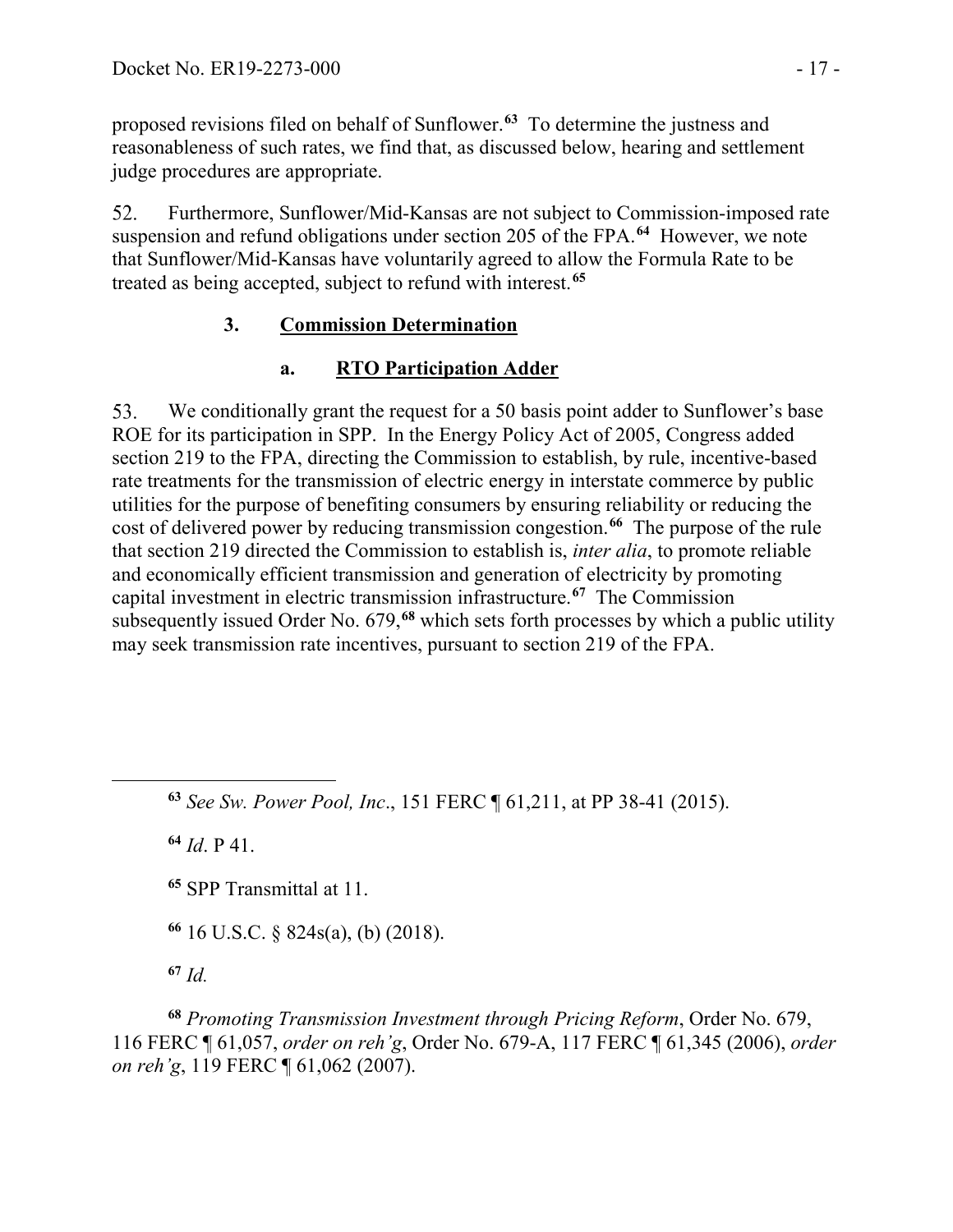54. We find that, as conditioned below, the requested 50 basis point adder is consistent with section 219 of the FPA and Commission precedent.**[69](#page-17-0)** Order No. 679 provides that an entity will be presumptively eligible for the incentive if it is a member of an RTO. **[70](#page-17-1)** The Kansas Commission does not identify evidence to rebut this presumption of eligibility for Sunflower. We condition our approval on the adder being applied to a base ROE that has been shown to be just and reasonable, and subject to the resulting ROE being within the applicable zone of reasonableness,**[71](#page-17-2)** as may be determined in the hearing and settlement judge procedures ordered below. Further, our approval of this incentive is conditioned on Sunflower's continuing membership in SPP.

#### **b. Hearing and Settlement**

55. Our preliminary analysis indicates that the proposed revisions to Sunflower's Formula Rate have not been shown to be just and reasonable and may be unjust, unreasonable, unduly discriminatory or preferential, or otherwise unlawful. We find that, except for the 50 basis point adder, the proposed tariff revisions raise issues of material fact that cannot be resolved based on the record before us, and are more appropriately addressed in the hearing and settlement judge procedures ordered below.

56. Accordingly, we accept SPP's proposed revisions to become effective January 1, 2020, or the first day of the month after the date the merger is consummated if the merger

<span id="page-17-1"></span>**<sup>70</sup>** Order No. 679, 116 FERC ¶ 61,057 at P 327 ("An entity will be presumed to be eligible for the incentive if it can demonstrate that it has joined an RTO, ISO, or other Commission-approved Transmission Organization, and that its membership is ongoing.").

<span id="page-17-2"></span>**<sup>71</sup>** On October 16, 2018, the Commission proposed a new methodology for determining whether an existing ROE is unjust and unreasonable under the first prong of section 206 of the FPA and for determining a new just and reasonable ROE under the second prong of section 206 of the FPA when an existing ROE has been found to be unjust and unreasonable. *See Coakley v. Bangor Hydro-Elec. Co.*, 165 FERC ¶ 61,030 (2018). As clarified in *Ark. Pub. Serv. Comm'n v. Sys. Energy Res., Inc*., 165 FERC ¶ 61,119 (2018), the Commission expects participants in ongoing proceedings to address the merits and application of the proposed methodology in their proceedings.

<span id="page-17-0"></span> $\overline{a}$ **<sup>69</sup>** *See, e.g.*, *Valley Elec. Ass'n, Inc*., 141 FERC ¶ 61,238, at P 26 (2012) (granting 50 basis point adder for RTO participation).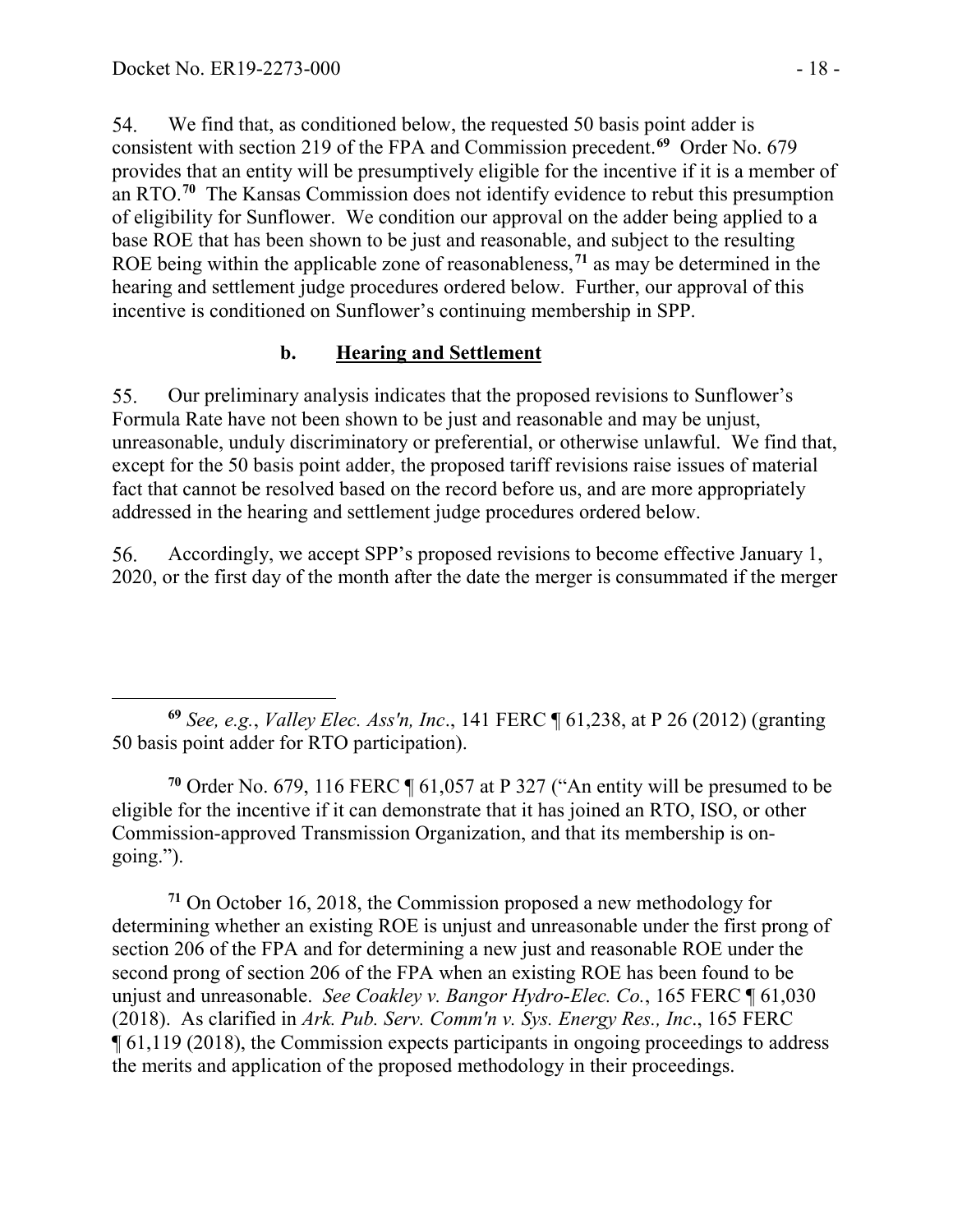occurs after January 1, 2020, as requested, **[72](#page-18-0)** subject to refund, and establish hearing and settlement judge procedures. We direct SPP, on behalf of Sunflower/Mid-Kansas, to inform the Commission, within 30 days of the consummation of the Sunflower/Mid-Kansas merger, of the effective date of the proposed revisions.

While we are setting this matter for a trial-type evidentiary hearing, we encourage 57. the parties to make every effort to settle their disputes before hearing procedures are commenced. To aid the parties in their settlement efforts, we will hold the hearing in abeyance and direct that a settlement judge be appointed, pursuant to Rule 603 of the Commission's Rules of Practice and Procedure.**[73](#page-18-1)** If the parties desire, they may, by mutual agreement, request a specific judge as the settlement judge in the proceeding. The Chief Judge, however, may not be able to designate the requested settlement judge based on workload requirements which determine judges' availability.**[74](#page-18-2)** The settlement judge shall report to the Chief Judge and the Commission within 30 days of the date of the appointment of the settlement judge, concerning the status of settlement discussions. Based on this report, the Chief Judge shall provide the parties with additional time to continue their settlement discussions or provide for commencement of a hearing by assigning the case to a presiding judge.

58. We grant SPP's requested waiver of section 35.13 of the Commission's regulations. Because Sunflower is not subject to section 205 of the FPA, it is not subject to the Commission's cost of service regulatory filing requirements. However, to the extent that parties at the hearing can show the relevance of additional information needed to evaluate the proposal, the Administrative Law Judge can provide for appropriate discovery of such information.

**<sup>73</sup>** 18 C.F.R. § 385.603 (2019).

 $\overline{a}$ 

<span id="page-18-2"></span><span id="page-18-1"></span>**<sup>74</sup>** If the parties decide to request a specific judge, they must make their joint request to the Chief Judge by telephone at (202) 502-8500 within five (5) days of this order. The Commission's website contains a list of Commission judges available for settlement proceedings and a summary of their background and experience (http://www.ferc.gov/legal/adr/avail-judge.asp).

<span id="page-18-0"></span>**<sup>72</sup>** We grant SPP's request for waiver of the Commission's prior notice filing requirement, 18 C.F.R. § 35.3(a) (2019), to permit the proposed tariff revisions to be considered more than 120 days in advance of the requested effective date.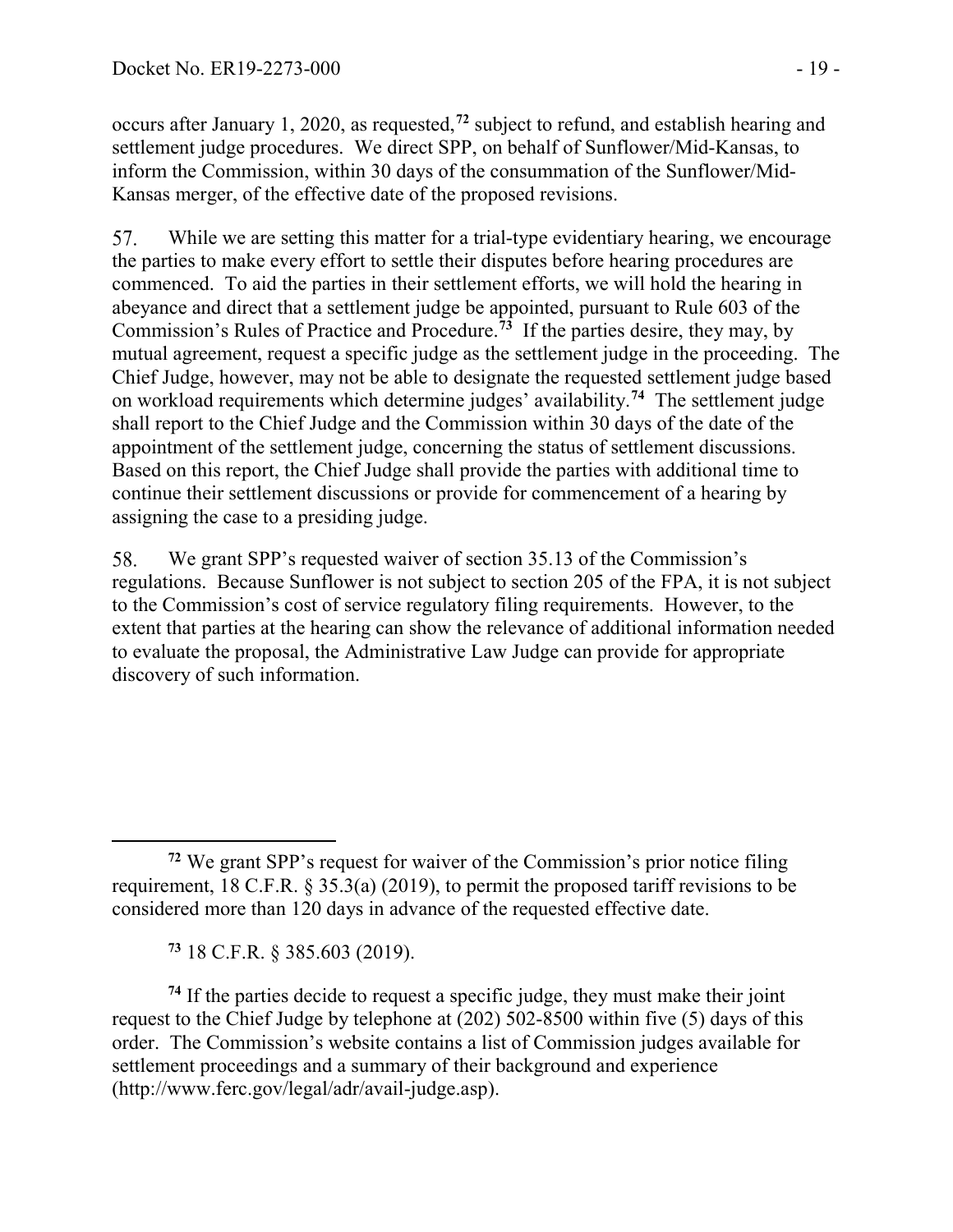#### The Commission orders:

(A) SPP's proposed tariff revisions are hereby accepted to become effective January 1, 2020, or the first day of the month after the date the merger is consummated if the merger occurs after January 1, 2020, subject to refund, as discussed in the body of this order.

(B) SPP is hereby directed to inform the Commission, within 30 days of the consummation of the Sunflower/Mid-Kansas merger, of the effective date of the proposed revisions, as discussed in the body of this order.

(C) SPP's requested waiver of sections 35.13 of the Commission's regulations is granted, as discussed in the body of this order.

(D) SPP's request for waiver of the Commission's prior notice requirement, 18 C.F.R. § 35.3(a)(1) (2019), is hereby granted, as discussed in the body of this order.

(E) Pursuant to the authority contained in and subject to the jurisdiction conferred upon the Federal Energy Regulatory Commission by section 402(a) of the Department of Energy Organization Act and the FPA, particularly sections 205 and 206 thereof, and pursuant to the Commission's Rules of Practice and Procedure and the regulations under the FPA (18 C.F.R. Chapter I), a public hearing shall be held concerning the justness and reasonableness of SPP's proposed tariff revisions, as discussed in the body of this order. However, the hearing shall be held in abeyance to provide time for settlement judge procedures, as discussed in Ordering Paragraphs (F) and (G) below.

(F) Pursuant to Rule 603 of the Commission's Rules of Practice and Procedure, 18 C.F.R. § 385.603 (2019), the Chief Judge is hereby directed to appoint a settlement judge in this proceeding within fifteen (15) days of the date of this order. Such settlement judge shall have all powers and duties enumerated in Rule 603 and shall convene a settlement conference as soon as practicable after the Chief Judge designates the settlement judge. If the parties decide to request a specific judge, they must make their request to the Chief Judge within five (5) days of the date of this order.

(G) Within thirty (30) days of the appointment of the settlement judge, the settlement judge shall file a report with the Commission and the Chief Judge on the status of the settlement discussions. Based on this report, the Chief Judge shall provide the parties with additional time to continue their settlement discussions, if appropriate, or assign this case to a presiding judge for a trial-type evidentiary hearing, if appropriate. If settlement discussion continue, the settlement judge shall file a report at least every sixty (60) days thereafter, informing the Commission and the Chief Judge of the parties' progress toward settlement.